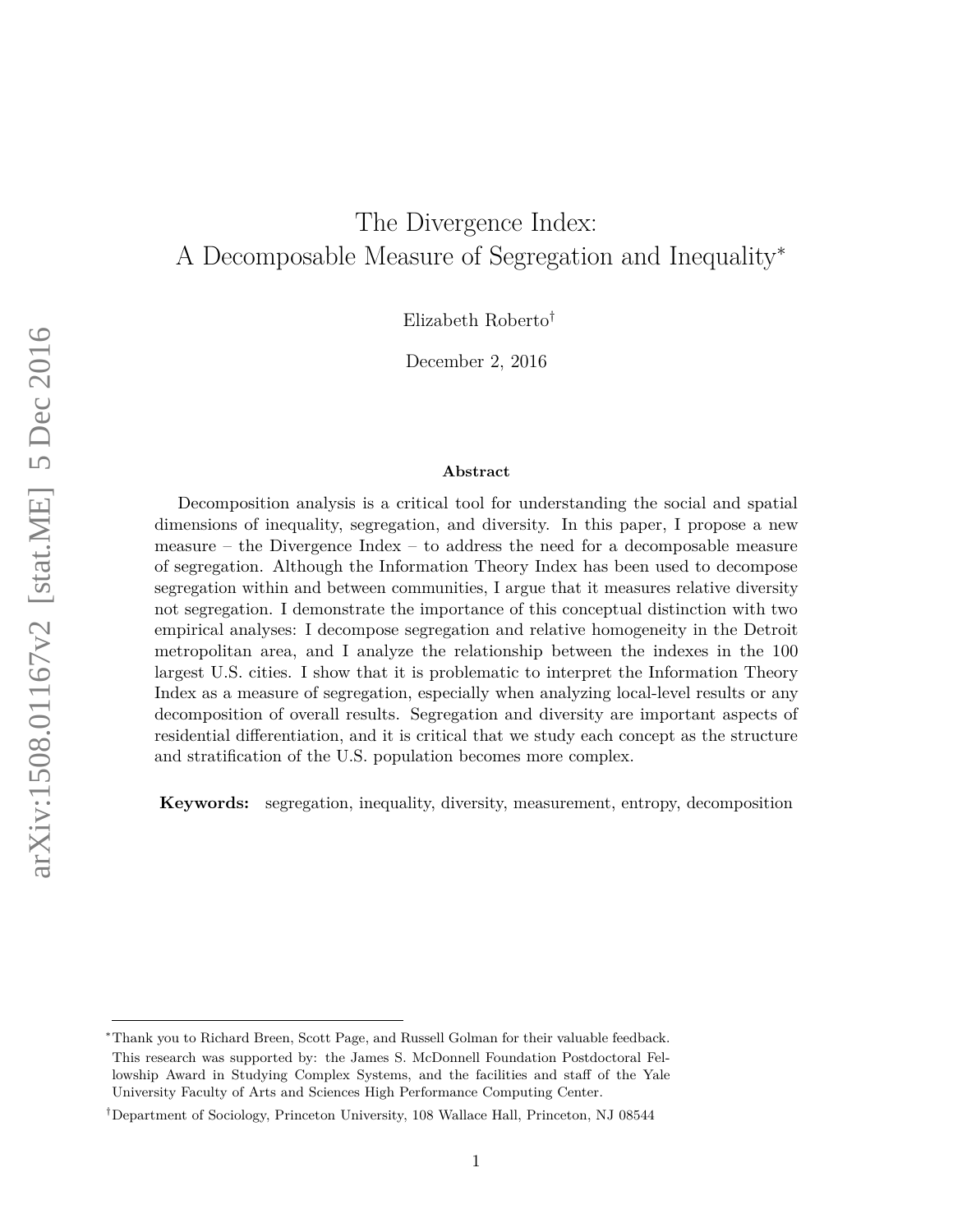Inequality, segregation, and diversity are complex phenomena that occur across multiple levels of social and spatial organization. In the United States, the racial and ethnic diversity of the national population has grown in recent decades, but there is considerable variation in the level of diversity and pace of change across communities and regions (Frey 2015; Hall, Tach, and Lee 2016; Lichter, Parisi, and Taquino 2015). Over the same period, income inequality has increased, and there are wide and persistent income gaps between ethnoracial groups (Bloome 2014; Burkhauser and Larrimore 2014).

Growing ethnoracial diversity provides new opportunities for intergroup contact, but recent declines in racial residential segregation at the neighborhood-level have been offset by increases in segregation between municipalities (Lichter et al. 2015). Income inequality is implicated as both a cause and consequence of segregation, but the extent to which socioeconomic advancement is associated with spatial integration varies by race group (Iceland and Wilkes 2006; Lichter, Parisi, and Taquino 2012).

Decomposable measures of inequality, segregation, and diversity are critical tools for understanding the social and spatial dynamics of these complex phenomenon. For example, they allow us to examine how much of the total income inequality in the U.S. occurs among individuals within particular groups (e.g. ethnoracial or educational) and how much occurs between the groups. Such an analysis allows to assess the extent to which group membership is a determinant of inequality (Breen and Chung 2015). Entropy-based measures have long been a staple of decomposition studies. Theil (1967, 1972; 1971) introduced the concept of entropy to the social sciences as a measure of population diversity (see also: Reardon and Firebaugh 2002; White 1986) and income inequality.

Despite having decomposable measures of both inequality and diversity, we lack a decomposable measure of segregation. The Dissimilarity Index (Duncan and Duncan 1955; Jahn, Schmid, and Schrag 1947; Taeuber and Taeuber 1965) is the most widely used measure of residential segregation, but it can not be decomposed into the segregation occurring within and between groups or places (Reardon and Firebaugh 2002; Reardon and O'Sullivan 2004; Theil 1972). The Information Theory Index (Reardon and Firebaugh 2002; Reardon and O'Sullivan 2004; Theil and Finizza 1971; White 1986) has become the gold standard for decomposition studies of segregation (Bischoff 2008; Farrell 2008; Fischer 2008; Fischer et al. 2004; Parisi, Lichter, and Taquino 2011). However, I argue that it is misleading to interpret the Information Theory Index as a measure of segregation – it measures the diversity of local areas relative to the region's overall diversity, rather than measuring the difference between the local and overall proportions of each group.

The aim of this paper is to improve upon existing indexes by proposing a new decomposable measure of segregation and inequality: the Divergence Index. The Divergence Index summarizes the difference between two distributions. To measure racial residential segregation, the index measures how surprising the racial composition of local areas is given the overall racial composition of the region. The index equals zero, indicating no segregation, when there is no difference between the local and overall race proportions. Higher values of the index indicate greater divergence and more segregation. The Divergence Index can be decomposed into the segregation or inequality occurring within and between groups or spatial units, and it can be calculated for continuous and discrete distributions as well as for joint distributions, such as income by race. By creating an alternative measure, I provide a distinct lens, which enables richer, deeper, more accurate understandings of segregation and inequality.

I begin by comparing the concepts of segregation, inequality, and diversity, and noting the key distinctions between them. I then provide a brief review of popular measures of each concept – the Theil Index, Information Theory Index, and Dissimilarity Index. Next, I introduce my proposed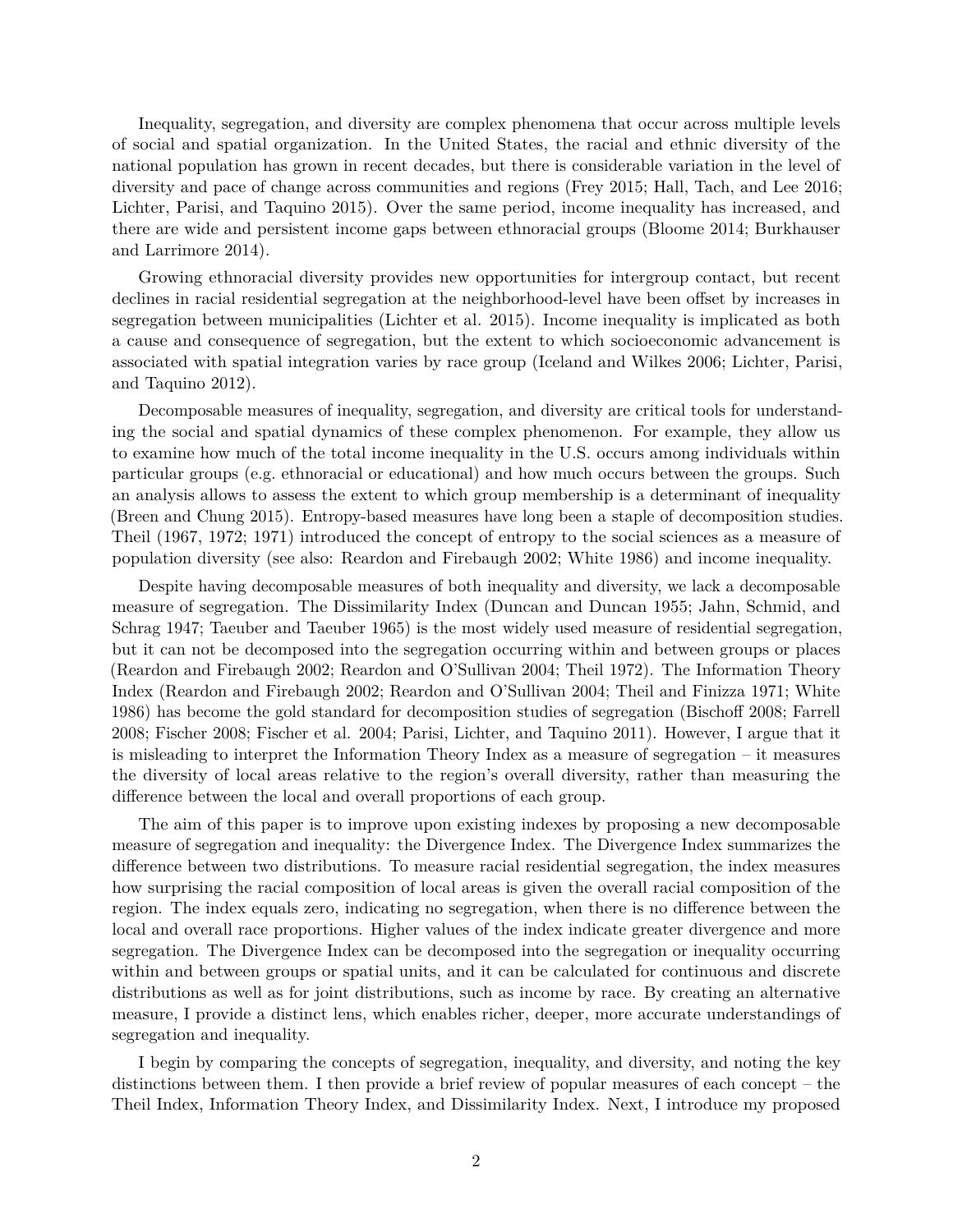measure – the Divergence Index – and describe its unique features. Finally, I demonstrate the conceptual distinction between segregation and diversity with two empirical analyses. I decompose racial residential segregation and relative homogeneity between the city and suburbs in the Detroit metropolitan area, and show that interpreting the Information Theory Index as a measure of segregation leads us to opposite conclusions compared to the Divergence Index. I then analyze the empirical relationship between the two indexes in the 100 largest U.S. cities, and find a weak correlation between local-level results, providing further evidence that the indexes are measuring different concepts.

## **Inequality, Segregation, and Diversity**

Social inequality and segregation are tightly coupled concepts. Inequality refers to the uneven distribution of resources, opportunities, or outcomes across a population (e.g. individuals or groups). Segregation refers to the uneven distribution of the population across separate or distinct places, occupations, or institutions. Hence inequality and segregation both involve the uneven distribution of some quantity across units.

All measures of inequality and segregation have an implied or explicit comparative reference that defines equality or evenness (Coulter 1989), such as the uniform distribution of income across individuals, or the random distribution of individuals across neighborhoods. Measures evaluate the degree of inequality or segregation for a given distribution by measuring it against the comparative reference. For example, when a small portion of the population holds a large share of all income, the income distribution is unequal. When the racial composition of neighborhoods differs widely across a city, racial segregation is high.

In contrast to inequality and segregation, the concept of diversity describes the variety of "types" or groups in the population (Page 2007, 2011). Diversity indexes measure the number of groups and in what proportion they are represented. Diversity can also be measured in relative terms by comparing the diversity of one population or context to another, such as the racial diversity of neighborhoods compared to a city's overall racial diversity.

What distinguishes the concept of diversity from segregation and inequality is its indifference to the specific groups that are over- or under-represented in a population. Diversity measures are only concerned with the variety or relative quantity of groups, whereas inequality and segregation measures are concerned with which groups (or which parts of a distribution) are over- and under-represented.

Measures of diversity can not distinguish between a setting in which the proportion of a minority group and a majority group match their proportions in the overall population, and one in which the proportions of the minority and majority groups are swapped. This is a characteristic of diversity (and relative diversity) measures, but it becomes problematic when a diversity index is used to measure segregation. As noted by Abascal and Baldassarri (2015), diversity indexes "flatten fundamentally hierarchical relations between groups. . . . As an analytic concept, 'diversity' (i.e. 'heterogeneity') not only sidesteps issues of material and symbolic inequalities, it masks the distinction between in-group and out-group contact" (p. 755).

For example, consider measuring gender segregation across academic majors at a university – the student population of the university is 75% women and 25% men, and engineering majors are 25% women and 75% men. The relative proportion of men and women differs in the engineering major and the overall student population, but both have a 3 to 1 mix of genders. If we interpret relative diversity as a measure of segregation, we would conclude that the engineering major is not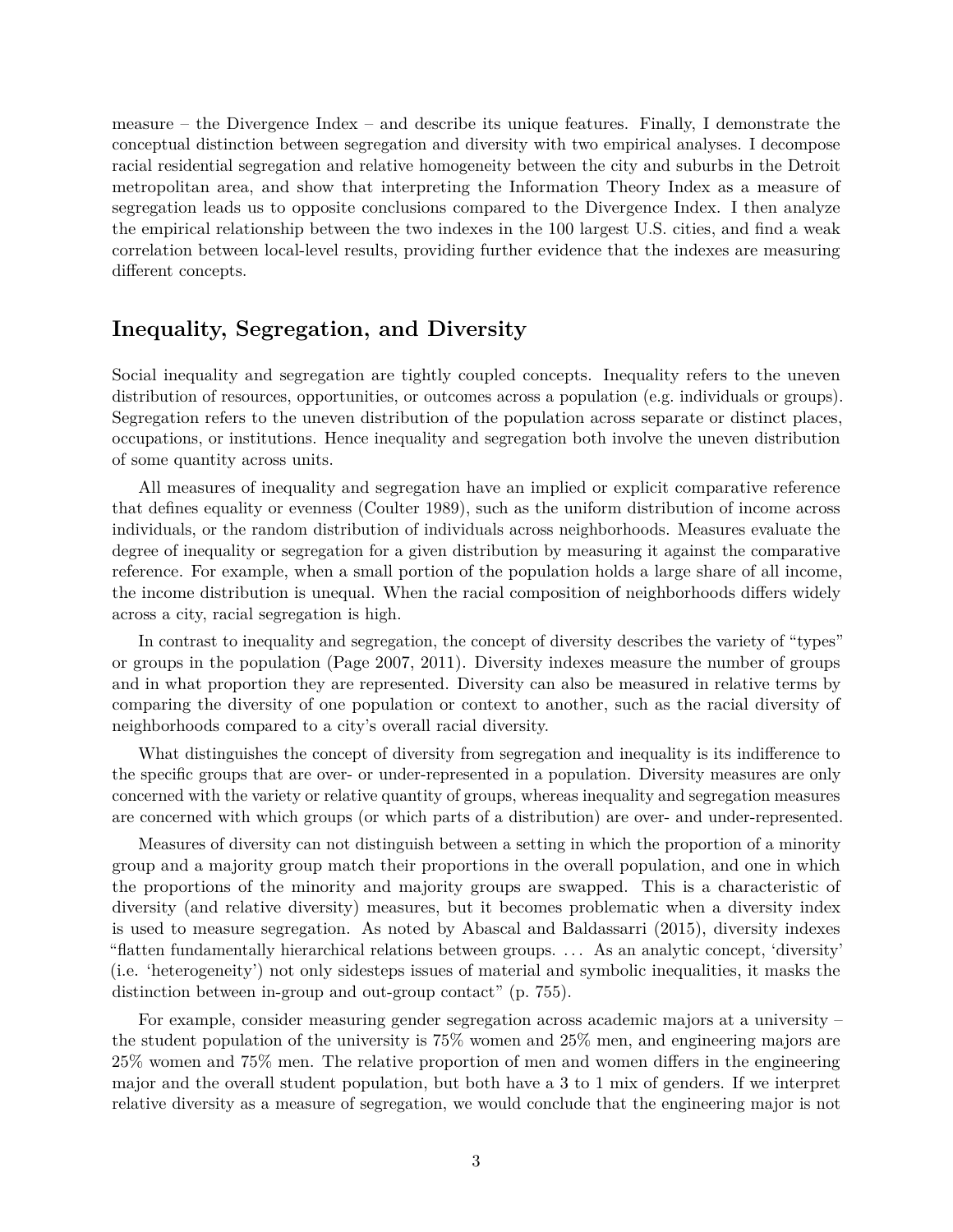segregated because it has the same level of gender diversity as the university.

However, the gender proportions within the engineering major are surprising given the university context. Men are over-represented and women are under-represented relative to their overall proportions at the university. Rather than comparing gender *diversity*, we can measure segregation as the *difference* between the actual proportion of each gender in the engineering major and the overall student population. A major that has the same gender distribution as the university is not segregated. Given the striking difference between the gender proportions of the engineering major and the university, we would conclude that the major is segregated. As demonstrated in this example, measuring the concepts of diversity and segregation can lead us to opposite conclusions.

In the next section of the paper, I describe three common measures of diversity, inequality, and segregation: the Theil Index, Information Theory Index, and Dissimilarity Index. I then introduce the Divergence Index and compare it to the existing measures. I have restricted the discussion of existing measures to widely-used indexes that summarize or compare whole distributions. This excludes measures that target specific points of comparison within a distribution, such as a ratio of values for the 90th and 10th percentiles (Breen and Salazar 2011). With the exception of the Dissimilarity Index, all of the indexes are entropy-based measures.

## **Existing Measures of Inequality, Segregation, and Diversity**

### **Entropy and the Theil Index**

Entropy is commonly used in physics and information theory to measure the randomness of a system or the information content of a message (Coulter 1989; Cover and Thomas 2006; Shannon 1948; Theil 1967). Theil (1967, 1972; 1971) introduced the concept of entropy to the social sciences as a measure of population diversity (see also Reardon and Firebaugh 2002; White 1986) and income inequality.

Entropy is the amount of information needed to describe a probability distribution. If two outcomes are equally likely, there is high uncertainly about what the outcome will be and high entropy. If one outcome has a higher probability, there is less uncertainty about what the outcome will be and lower entropy.<sup>[1](#page-3-0)</sup> Entropy measures the probability of an outcome  $(m)$  occurring, weighted

by its probability of occurrence  $(\pi_m)^2$  $(\pi_m)^2$ . The entropy of each outcome  $(m)$  is  $E_m = \log \frac{1}{\pi_m}$  $\frac{1}{\pi_m}$ . Weighting

<span id="page-3-0"></span><sup>1</sup>Entropy can be thought of as the uncertainty associated with the value of a random draw from a probability distribution. If an outcome has a probability of  $100\%$ , the entropy of the distribution is  $0$  – there is no uncertainty. If there are two equally likely outcomes, such as with a fair coin toss, the entropy of each outcome (*Em*) is 1 and the average uncertainty (*E*) is 1, its maximum value. In other words, when two outcomes are equally likely, we have maximum uncertainty about what the outcome will be.

<span id="page-3-1"></span><sup>&</sup>lt;sup>2</sup>The entropy equations can be defined using logarithms to any base. The base of the logarithm defines the units of the index (Shannon 1948; Theil 1972). Log base 2  $(\log_2)$  is typically used in information theory, which gives results in units of binary bits of information. It is common for inequality measures to use the natural logarithm (ln), which has the mathematical constant (*e*) as its base.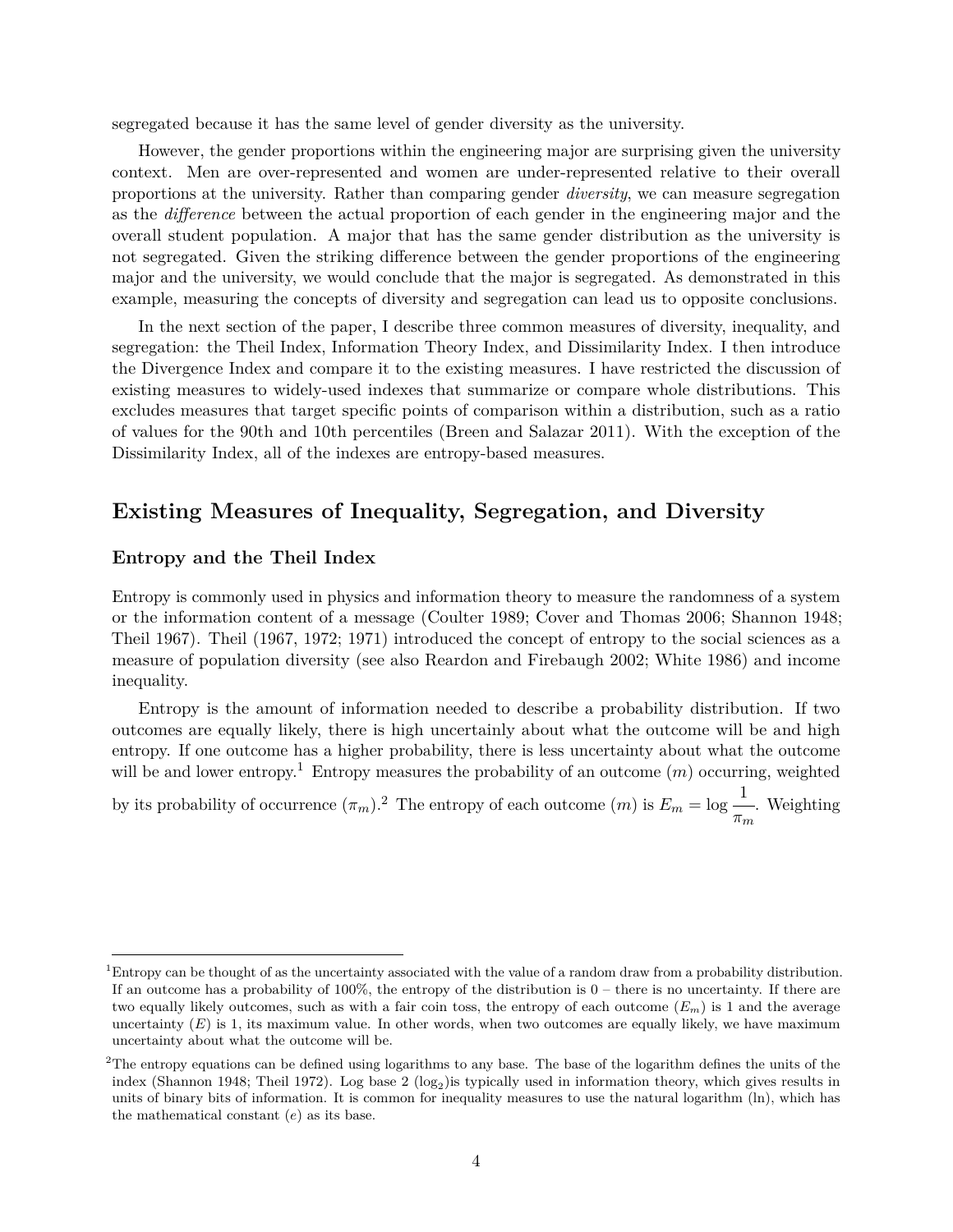each outcome by the probability of its occurrence, the overall entropy is:<sup>[3](#page-4-0)</sup>

$$
E = \sum_{m=1}^{M} \pi_m \log \frac{1}{\pi_m}
$$

Interpreted as a measure of diversity, *m* indexes the groups (e.g. race or income group) in a population and the "probability of an outcome" is the proportion of each group. If all individuals in a population are associated with the same group, there is no diversity in the population. There is no uncertainty about a randomly selected individual's group membership, and entropy is equal to 0. On the other hand, if individuals are evenly distributed among two or more mutually exclusive groups, there is maximum diversity in the population, and entropy is equal to 1.[4](#page-4-1)

The properties of entropy have been well documented (e.g. Cover and Thomas 2006; Shannon 1948; Theil 1967), and are summarized in Table [A5.](#page-24-0) It can be calculated for any number of groups, and it has known upper and lower bounds with substantive interpretations. Importantly, entropy and entropy-based measures are decomposable (see Appendix B for equations). However, entropy can only be calculated for discrete distributions, such as the proportion of each race group, but not continuous distributions, like the distribution of income.

Theil (1972; 1971) derived several indexes using the logic of entropy, such as his measure of income inequality – the Theil Index (Theil 1967). The Theil Index has many desirable properties, which are summarized in Table [A5.](#page-24-0) In contrast to standard entropy indexes, the Theil Index can be calculated for continuous distributions. The Theil Index is written as:

$$
I = \frac{1}{N} \sum_{i=1}^{N} \frac{x_i}{\bar{x}} \log \frac{x_i}{\bar{x}}
$$

where  $x_i$  is the income of individual earners or groups of earners, and  $\bar{x}$  is the average income. When all incomes are equal (i.e. all individuals earn the mean income), there is no inequality and *I* is 0. The index measures the difference between the observed distribution and a single value, the mean. It is a special case of the generalized entropy class of measures, which also includes mean log deviation and half the coefficient of variation (Cowell 1980b, 1980a; Cowell and Kuga 1981; Shorrocks 1980, 1984).<sup>[5](#page-4-2)</sup>

### **The Information Theory Index**

Theil also developed the Information Theory Index, another entropy-based measure. He used it to study racial segregation in Chicago public schools (Theil and Finizza 1971). The index has also been proposed as a measure of residential segregation (Reardon and Firebaugh 2002; Reardon and O'Sullivan 2004; White 1986), and it has become the gold standard for decomposition studies of segregation (Bischoff 2008; Farrell 2008; Fischer 2008; Fischer et al. 2004; Parisi et al. 2011).

<span id="page-4-0"></span><sup>&</sup>lt;sup>3</sup>Following standard usage, I define  $0 \log 0 = 0$ , because  $\lim_{x\to 0} (x \log x) = 0$ .

<span id="page-4-1"></span><sup>4</sup>For example, if there are equal numbers of men and women in a population, then the next person you meet is just as likely to be a man as a woman. There is maximum uncertainty because each group is equally probably, which indicates high entropy and high diversity. But in settings where there is a small minority of women, there is less uncertainty about what the gender will be of the next person you meet, and therefore there is low entropy and low diversity.

<span id="page-4-2"></span><sup>&</sup>lt;sup>5</sup>It is also approximately equivalent to Atkinson's inequality measure when the value of the weights in the social welfare function is close to 0 (Schwartz and Winship 1980).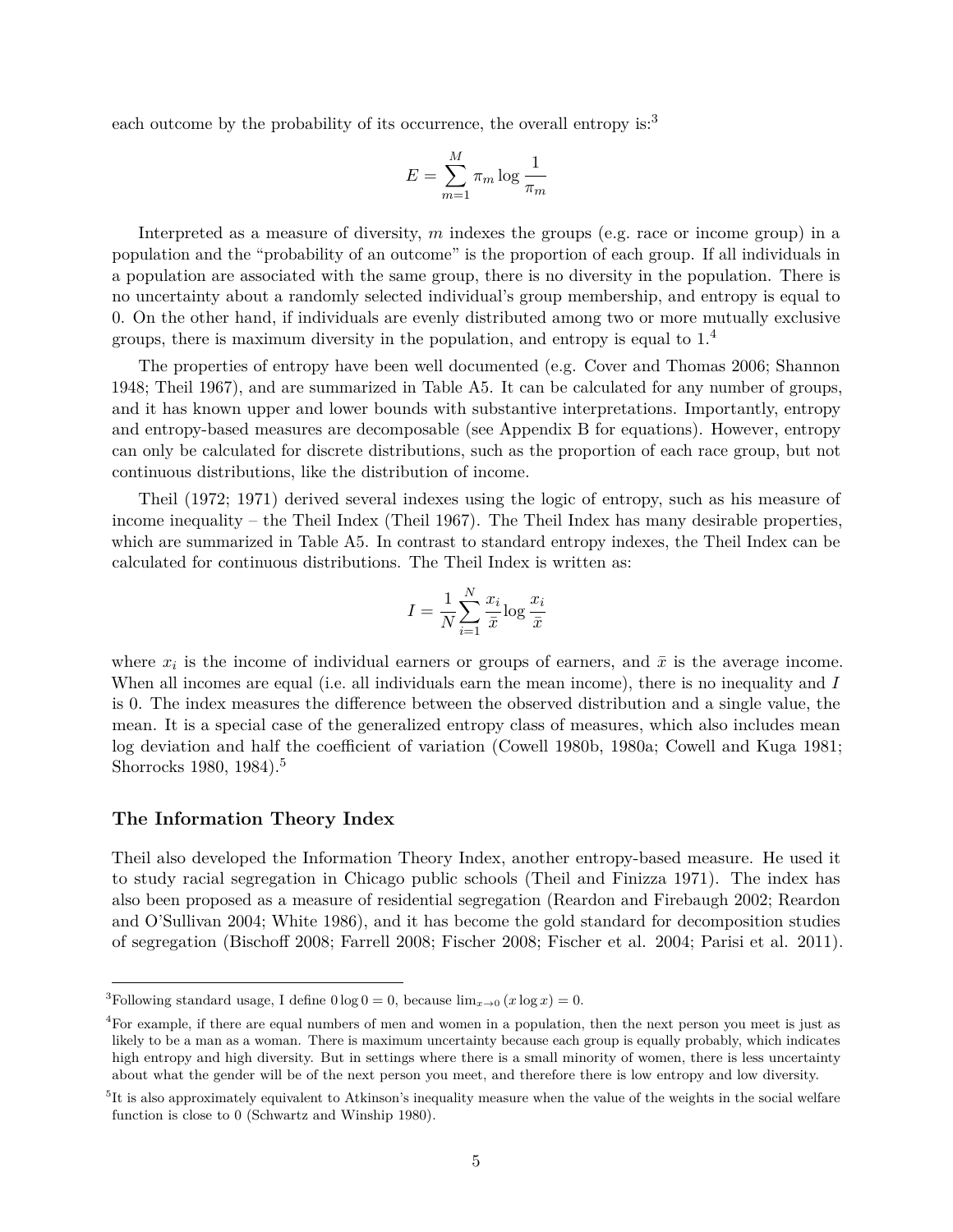However, I argue that the Information Theory Index measures relative homogeneity, and it is misleading to interpret it as a measure of segregation. It compares the diversity of local areas to the overall diversity of a region (Reardon and Firebaugh 2002; Reardon and O'Sullivan 2004; White 1986), rather than measuring the difference between the local and overall proportions of each group.

For a single area  $(i)$ , the index measures the extent to which the area's entropy  $(E_i)$  is reduced below the region's entropy (*E*), standardized by dividing by the region's entropy (Theil and Finizza 1971):

$$
H_i = \frac{E - E_i}{E}
$$

Or, equivalently, it is one minus the ratio of local diversity to overall diversity (Reardon and Firebaugh 2002).

$$
H_i = 1 - \frac{E_i}{E}
$$

The region's index score is the weighted average of *H<sup>i</sup>* across all local areas:

$$
H = 1 - \sum_{i=1}^{N} \frac{\tau_i E_i}{TE} = 1 - \frac{\bar{E}_i}{E} \quad \text{or} \quad H = \sum_{i=1}^{N} \frac{\tau_i}{T} H_i
$$

where *T* is the overall population count, and  $\tau_i$  is the population count for area *i*. *H* represents the relative reduction in the average entropy of components  $(\bar{E}_i)$  below the maximum attainable entropy (*E*) (Theil and Finizza 1971). Or, equivalently, it is one minus the ratio of average local diversity to overall diversity (Reardon and Firebaugh 2002).

The Information Theory Index typically ranges between 0 and 1. A value of 1 indicates that there is no diversity in local areas. A value of 0 indicates that all local areas are as diverse as the region. The minimum value can be less than 0, and Reardon and O'Sullivan (2004) interpret negative values of the index as indicating "hyper-integration," which occurs when localities are more diverse, on average, than the region as a whole. In other words, groups are more equally represented in local areas than in the overall population. Additional properties of the Information Theory Index are summarized in Table [A5.](#page-24-0)

#### **The Dissimilarity Index**

The Dissimilarity Index (Duncan and Duncan 1955; Jahn et al. 1947; Taeuber and Taeuber 1965) is the most popular measure of residential segregation. It is also used to measure inequality, known as mean relative deviation (Reardon and Firebaugh 2002). As a segregation index, it measures the deviation of each location's population composition from the overall population composition. Or, equivalently, it measures how evenly the population of each group is distributed across a region.

Unlike the previously discussed indexes, the Dissimilarity Index is not an entropy-based measure. The index is calculated as the absolute difference between the proportion of groups *A* and *B* in the  $i<sup>th</sup>$  location, summed over all locations and divided by 2:

$$
DI = \frac{1}{2} \sum_{i=1}^{N} \left| \frac{\tau_{iA}}{T_A} - \frac{\tau_{iB}}{T_B} \right|
$$

where  $\tau_{iA}$  is group *A*'s population count in location *i* and  $T_A$  is the total population of group *A*, and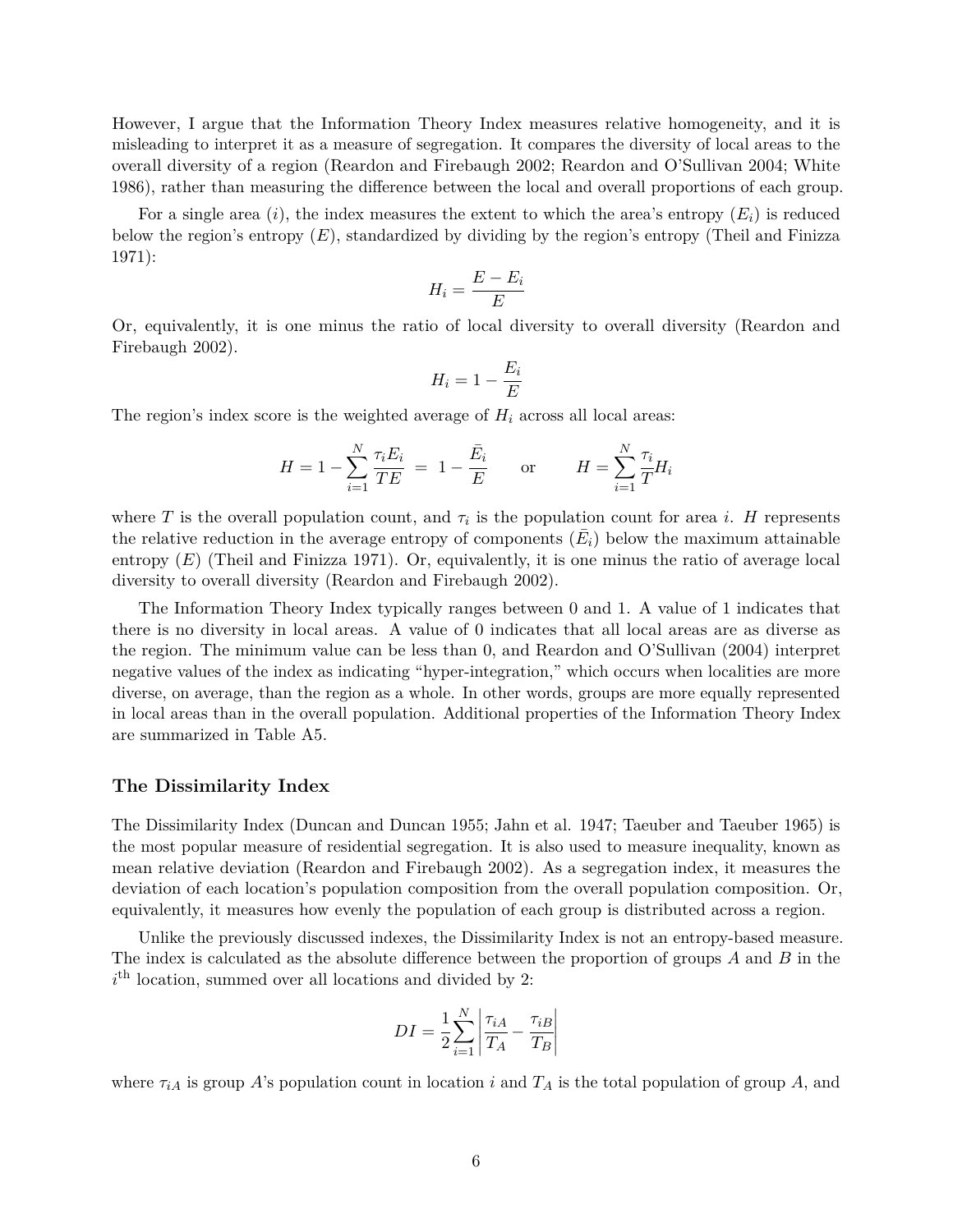likewise for group  $B$ <sup>[6](#page-6-0)</sup>. If group A and B are distributed across locations in the same proportions, then there is no segregation. Segregation is measured as the extent to which the spatial distribution of group B deviates from group A.[7](#page-6-1)

One of the appeals of the Dissimilarity Index is its straight forward interpretation. It is the proportion of one group that would have to move to another location to equalize the distribution of groups across locations (Duncan and Duncan 1955; Massey and Denton 1988). The moves must be from locations where the group is overrepresented to locations where the group is underrepresented (White 1986).

Despite its ease of calculation and interpretation, the Dissimilarity Index has a number of notable limitations, which have been well documented (Cortese, Falk, and Cohen 1976; Falk, Cortese, and Cohen 1978; Fossett and South 1983; Reardon and Firebaugh 2002; Reardon and O'Sullivan 2004; Theil 1972; Winship 1978). I summarize the properties of the index and its limitations in Table [A5.](#page-24-0) Given the focus of this paper, a chief drawback of the index is that it is not additively decomposable (Reardon and Firebaugh 2002; Reardon and O'Sullivan 2004; Theil 1972) – total segregation can not be decomposed into the segregation occurring within and between groups or spatial units. In the following section, I introduce my proposed measure – the Divergence Index – which addresses the limitations of the Dissimilarity Index.

### **The Divergence Index**

I developed the Divergence Index to address the need for a decomposable measure of segregation. The index is based on relative entropy, an information theoretic measure of the difference between two probability distributions (Cover and Thomas 2006). Relative entropy, also known as Kullback– Leibler (KL) divergence (Kullback 1987), shares many properties with entropy, but instead of characterizing a single distribution, it compares one distribution to another. The index can be used to measure inequality as well as segregation.

The Divergence Index measures the difference between a distribution, *P*, and another empirical, theoretical, or normative distribution, *Q*. [8](#page-6-2) The index represents the divergence of a model (*Q*) from reality  $(P)$ . It can be interpreted as a measure of surprise: How surprising are the observations (*P*), given the expected value (*Q*)? Or, how surprising is an empirical distribution (*P*), given a theoretical distribution (*Q*)?

$$
DI = \sum_{m=1}^{M} \sum_{i=1}^{N} \frac{\tau_j}{2TI} |\pi_{im} - \pi_m|
$$

<span id="page-6-0"></span><sup>&</sup>lt;sup>6</sup>It can also be calculated as a weighted mean by weighing the absolute deviation for each component by its population size (White 1986), or rescaled by dividing by the maximum possible value of the index given the overall proportion of each group (Zoloth 1976).

<span id="page-6-1"></span><sup>7</sup>Although the index is typically used to measure segregation for two mutually exclusive groups, it can be rewritten to measure the segregation of multiple groups:

where  $\pi_{im}$  is group *m*'s proportion of the population in location *i*,  $\pi_m$  is group *m*'s proportion of the overall population, and *I* is Simpson's Interaction Index defined as  $\sum_{m=1}^{M} \pi_m (1 - \pi_m)$  (Morgan 1975; Reardon and Firebaugh 2002; Sakoda 1981).

<span id="page-6-2"></span><sup>&</sup>lt;sup>8</sup>The index measures the entropy of *P* relative to *Q*, or the relative entropy of *P* with respect to *Q*.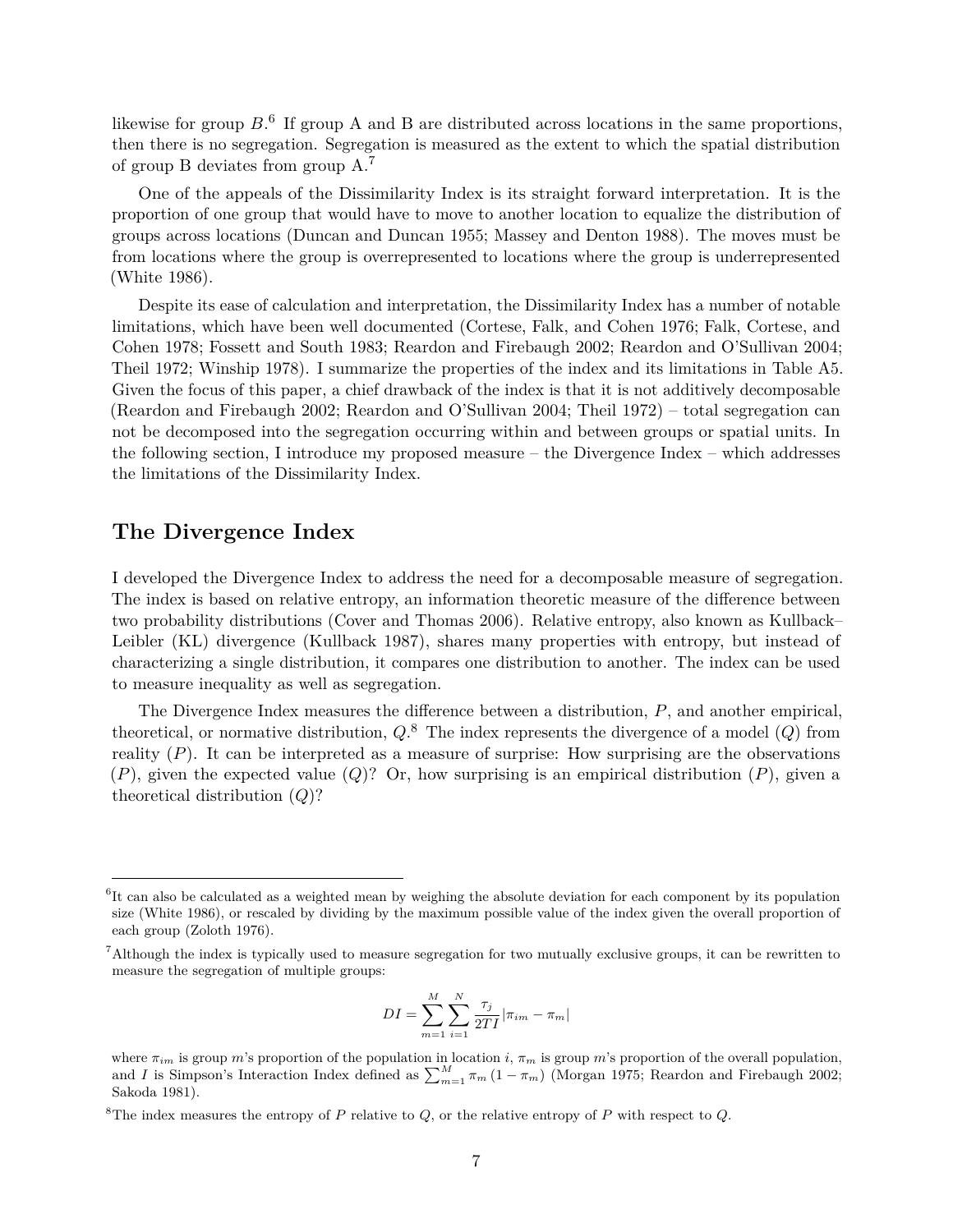For discrete probability distributions  $P$  and  $Q$ , the divergence of  $Q$  from  $P$  is defined as:<sup>[9](#page-7-0)</sup>

$$
D(P \parallel Q) = \sum_{m=1}^{M} P_m \log \frac{P_m}{Q_m}
$$

The *Q* distribution defines the standard against which segregation or inequality is measured. It should represent the expected state of equality or evenness in the *P* distribution. *Q* can be theoretically determined or empirically derived. For example, it can be a standard probability distribution (e.g. a normal or uniform distribution), a prior state of the *P* distribution, or the mean of the observed data (*P*). The index has known upper and lower bounds with substantive interpretations. The minimum value is 0, indicating no difference between *P* and *Q*. The maximum value can be less than or greater than 1.[10](#page-7-1)

The Divergence Index is a non-symmetric measure of the dissimilarity between the two distribu-tions (Bavaud 2009).<sup>[11](#page-7-2)</sup> The divergence of *Q* from *P* does not necessarily equal the divergence of *P* from *Q*. [12](#page-7-3) The asymmetry is an intentional feature of the measure. As Bavaud (2009) states, "the asymmetry of the relative entropy does not constitute a defect, but perfectly matches the asymmetry between data and models" (p. 57).

One of the unique features of the Divergence Index is that it can be calculated for either discrete distributions (relative entropy) or continuous distributions (differential relative entropy) (Cover and Thomas 2006). The desirable properties of both relative entropy and differential relative entropy have been well documented (e.g. Bavaud 2009; Cover and Thomas 2006). Many follow directly from the properties of entropy, while others depend on how the reference distribution is specified. (Table [A5](#page-24-0) summarizes the properties of the Divergence Index.) Like entropy, relative entropy is additively decomposable. For example, we can aggregate individuals into groups and calculate the inequality occurring within each group and between the groups. The sum of the within- and between-group components of inequality is equal to overall inequality.

Several other inequality measures have been derived from relative entropy and KL divergence. The Theil Index, described earlier, is a special case of relative entropy, which measure the difference between a single distribution and a summary statistic for that distribution – the mean. The theoretical state of equality is one in which everyone's income is equal to the mean. The Theil Index belongs to the generalized entropy class of measures, which also includes mean log deviation, half the coefficient of variation, and the Atkinson Index (Breen and Salazar 2011; Cowell 1980b, 1980a; Cowell and Kuga 1981; Shorrocks 1980, 1984).[13](#page-7-4) The Divergence Index can likewise be used to compare a distribution to a single value (see Appendix C), but also provides the flexibility to holistically compare two distributions.

<span id="page-7-0"></span><sup>&</sup>lt;sup>9</sup>Following standard usage, I define  $0 \log 0 = 0$ , because  $\lim_{x\to 0} (x \log x) = 0$ .

<span id="page-7-1"></span> $10$ The Divergence Index can be standardized to have a range of 0 to 1 by dividing by its maximum value for a given population. However, standardizing the index transforms it from an absolute to a relative measure of inequality and segregation, and negates several of its desirable properties, including aggregation equivalence and independence. (See [A5.](#page-24-0))

<span id="page-7-2"></span><sup>&</sup>lt;sup>11</sup>In contrast, entropy  $(E)$  is symmetric in  $P(x)$  and  $1 - P(x)$ .

<span id="page-7-3"></span><sup>&</sup>lt;sup>12</sup>It is possible to calculate a symmetric version of the index as the sum of  $D(P \parallel Q)$  and  $D(Q \parallel P)$ , but such an index does not capture the concepts of segregation and inequality that motivate this paper.

<span id="page-7-4"></span><sup>&</sup>lt;sup>13</sup>The Theil Index is approximately equivalent to Atkinson's inequality index with weights that are close to 0 in its social welfare function (Schwartz and Winship 1980).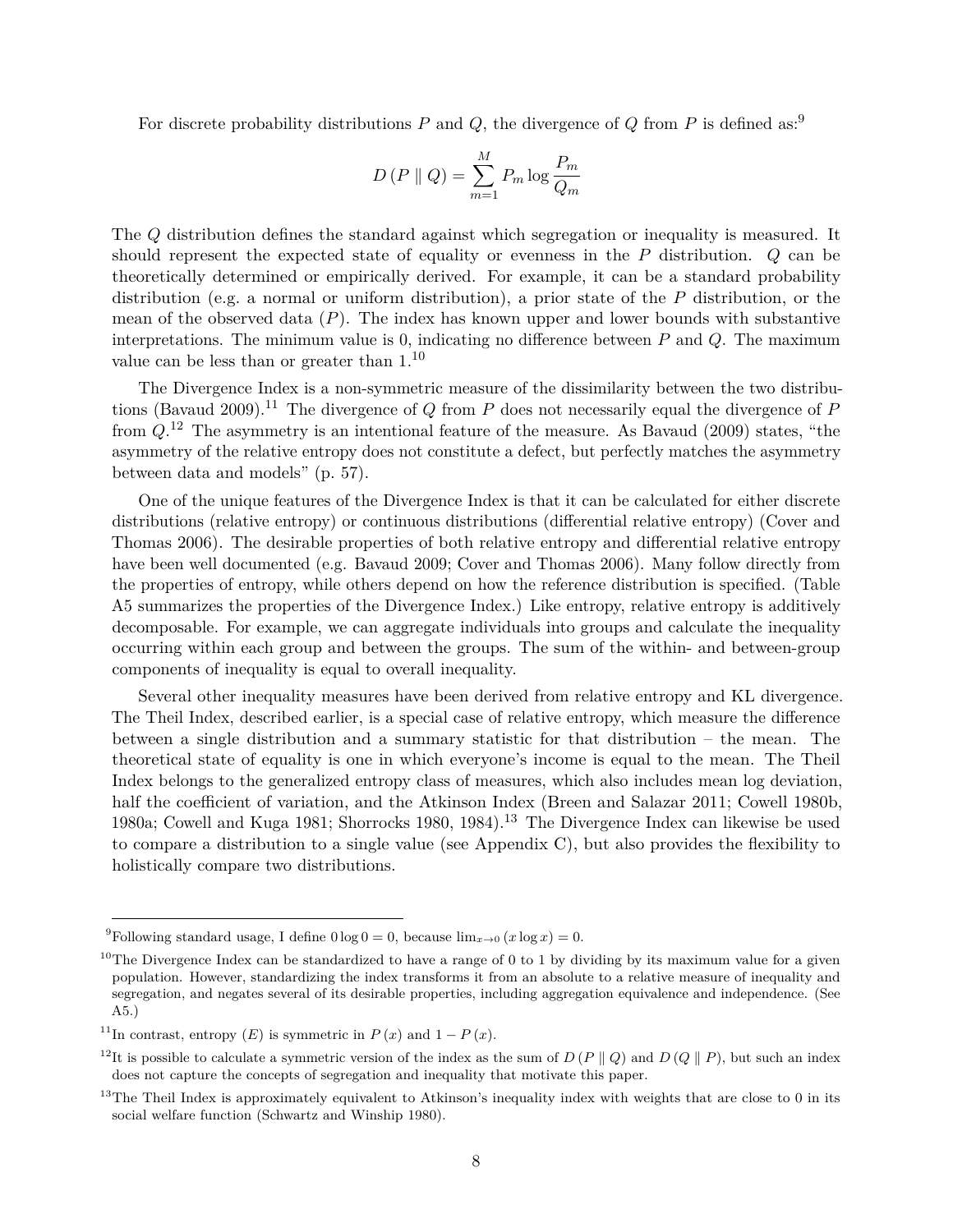The use of relative entropy and KL divergence was incorporated into the "relative distribution" method for measuring inequality (Handcock and Morris 1999). The relative distribution method compares distributions rather than summarizing their individual shapes, as with the Theil Index. The method also includes the median relative polarization index, which summarizes changes in the relative distribution. Relative distribution measures have been reviewed in detail elsewhere (Handcock and Morris 1998, 1999; Hao and Naiman 2010; Liao 2002), and have been used to analyze specific distributional shifts in income.

Recently, Bloome (2014) used KL divergence as a summary measure of racial disparity by comparing the distribution of income for white and black households. Sasson (2016) used divergence to study educational disparities in adult mortality. In the economics literature, divergence is used to study industrial localization and agglomeration (e.g. Mori, Nishikimi, and Smith 2005). More generally, divergence underlies popular statistical methods of model selection, including the Akaike Information Criterion (AIC) (Akaike 1974). For the remainder of the paper, I will focus on using the Divergence Index to measure residential segregation.

### **Measuring Segregation with the Divergence Index**

To study residential segregation, the Divergence Index measures the difference between the overall proportion of each group in the region (e.g. a city or metropolitan area) and the proportion of each group in local areas within the region. The overall proportion of each group in the region is the reference distribution (*Q*), which represents the expected local proportion of each group if there is no segregation. The index asks: how surprising is the composition of local areas given the overall population of the region? If there is no difference between the local proportions of each group and the overall proportions, then there is no segregation in the region. More divergence between the overall and local proportions indicates more segregation.

Like the Dissimilarity Index, the Divergence Index measures how evenly the population of each group is distributed across locations in the region. However, the Dissimilarity Index follows a linear function and treats any deviation as equally surprising – the degree of segregation is directly proportional to the size of the deviation. In contrast, the Divergence Index follows a likelihood function and treats large deviations from evenness as much more surprising (i.e. segregated) than small deviations.<sup>[14](#page-8-0)</sup>

The Divergence Index for location *i* is:

$$
D_i = \sum_{m=1}^{M} \pi_{im} \log \frac{\pi_{im}}{\pi_m}
$$

where  $\pi_{im}$  is group *m*'s proportion of the population in location *i*, and  $\pi_m$  is group *m*'s proportion of the overall population. If a location has the same composition as the overall population, then  $D_i = 0$ , indicating no segregation. To measure segregation spatially, we would replace  $\pi_{im}$  with  $\tilde{\pi}_{rim}$ , which is group *m*'s proportion of the spatially weighted population within a given distance *r* of location *i* (for examples, see Roberto 2015).

Overall segregation in the region is the population-weighted average of the divergence for all

<span id="page-8-0"></span><sup>&</sup>lt;sup>14</sup>The greater the divergence of *Q* from *P*, the lower the probability of observing the local proportions  $(P)$  if there is no segregation in the region (*Q*).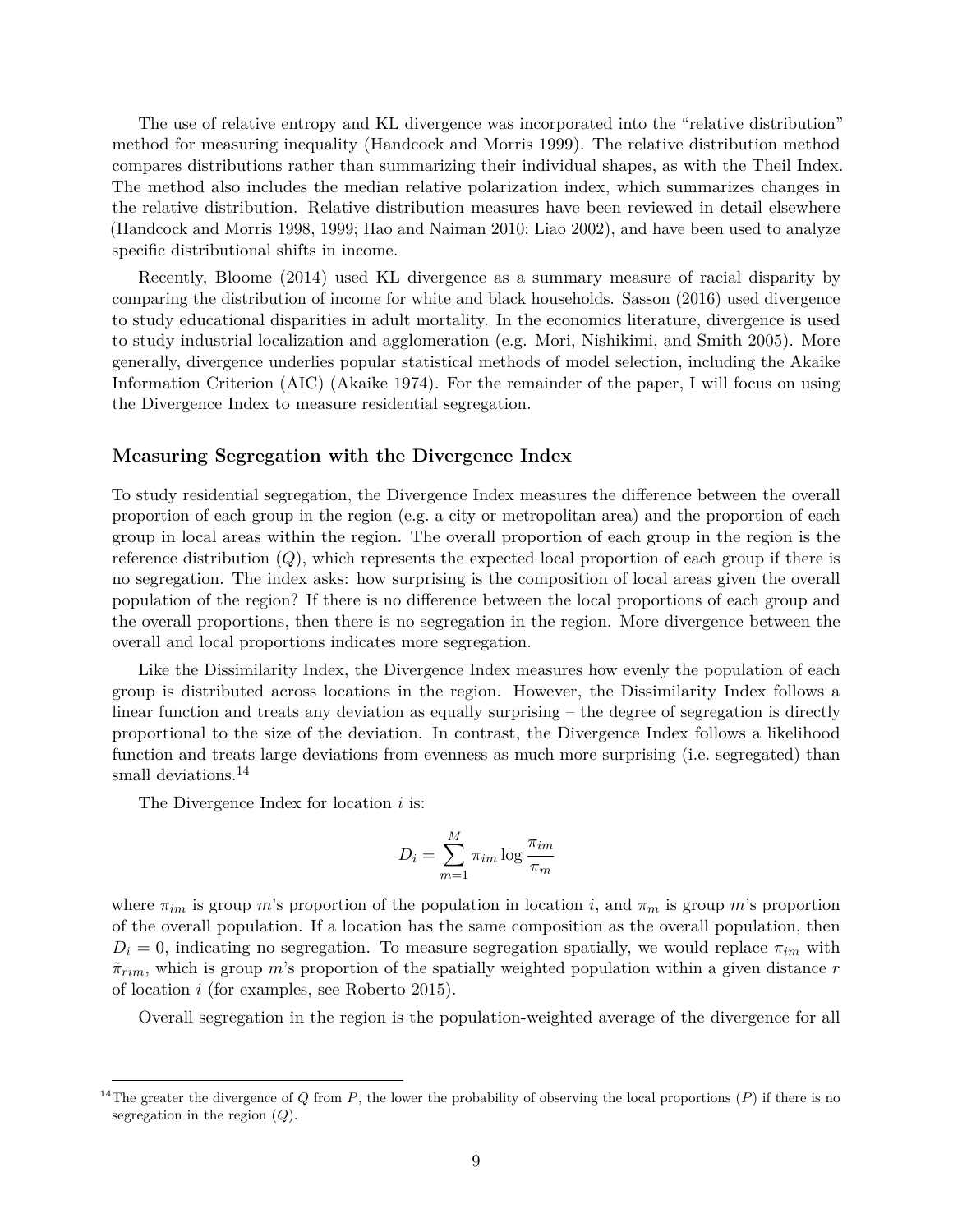locations:

$$
D = \sum_{i=1}^{N} \frac{\tau_i}{T} D_i
$$

where  $T$  is the overall population count, and  $\tau_i$  is the population count for location *i*. If all locations have the same composition as the overall population, then  $D = 0$ , indicating no segregation in the region.

The Divergence Index is additively decomposable, meaning that we can aggregate residential locations into districts and calculate the segregation occurring within and between the districts in a region. The sum of the within and between components of segregation is equal to overall segregation for the region. For example, to measure residential segregation for districts within a city, we rewrite the Divergence Index as the sum of between-district segregation and the average within-district segregation. The average within-district segregation for district *j* is:

$$
D_j = \sum_{i \in S_j} \frac{\tau_i}{T_j} \sum_{m=1}^{M} \pi_{im} \log \frac{\pi_{im}}{\pi_{jm}}
$$

where  $S_j$  is the set of locations in district *j*. The reference distribution,  $\pi_{jm}$ , is the population composition of district *j*, which is calculated as the population-weighted average of the group proportions for all localities (*i*) within the district:  $\pi_{jm} = \sum_{i \in S_j}$ *τi*  $\frac{r}{T_j}\pi_{im}$ , where  $T_j$  is the population count for district *j*. The between-district segregation is:

$$
D_0 = \sum_{j=1}^{J} \frac{T_j}{T} \sum_{m=1}^{M} \pi_{jm} \log \frac{\pi_{jm}}{\pi_m}
$$

Total segregation is the sum of the between-district segregation  $(D_0)$  and the average within-district segregation  $(D_j)$ :

$$
D = D_0 + \sum_j^J \frac{T_j}{T} D_j
$$

### **Comparing the Divergence Index and Information Theory Index**

The Divergence Index and Information Theory Index share many desirable properties, particularly their decomposability. However, the indexes measure different concepts and should not be used interchangeably. The Divergence Index measures segregation and inequality, while the Information Theory Index measures relative diversity. Each concept is interesting in itself and important to study, especially as the structure and stratification of the U.S. population becomes more complex. The concept of diversity concerns the variety or relative quantity of groups in a population. It is indifferent to the core concern of segregation – the degree to which specific groups are over- or under-represented in the local population.[15](#page-9-0)

If the set of conditions that I outline in the next section are satisfied, it is possible to derive an

<span id="page-9-0"></span><sup>&</sup>lt;sup>15</sup> Measures of diversity can not distinguish between a setting in which the proportion of a minority group and a majority group match their proportions in the overall population, and one in which the proportions of the minority and majority groups are swapped.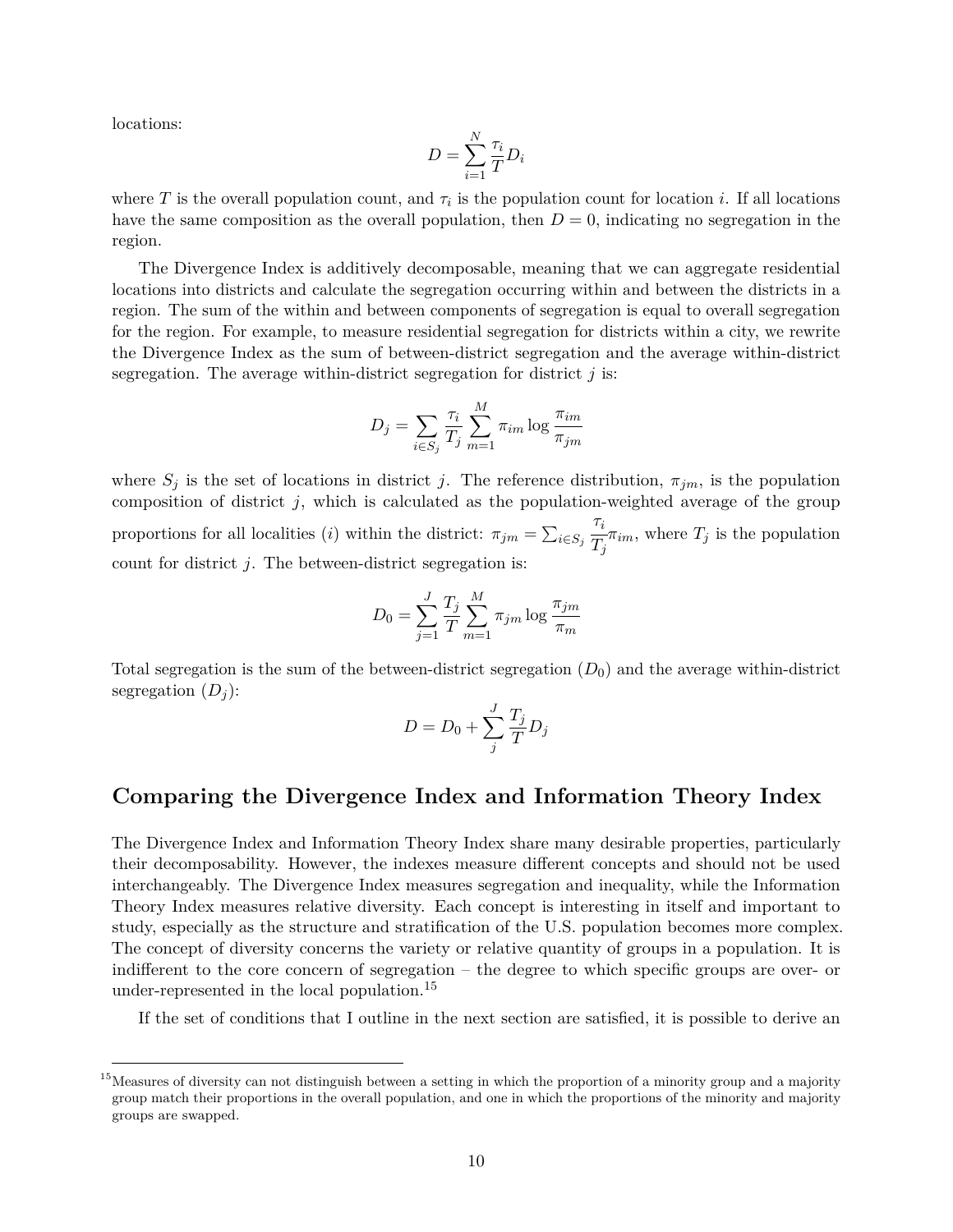equivalence between the Divergence Index and Information Theory Index at the aggregate level of a city or region. However, no such equivalence exists at the local-level for locations or districts within a city or region.

#### **Equivalence between the Overall Indexes**

The Information Theory Index, *H*, measures the ratio of local diversity to overall diversity. Whereas the Divergence Index, *D*, measures the difference between the local and overall group proportions. It is possible to derive an equivalence between  $H$  and  $D$ , but only if overall entropy  $(E)$  is nonnegative and greater than or equal to the average local entropy  $(\bar{E}_i)$ :  $0 \le E \ge \bar{E}_i$ .

If both conditions hold then, we can derive the equivalence between *H* and *D* by first rewriting the equation for *D* as:  $D = E - \overline{E}_i$  (Theil and Finizza 1971). Recall that we can write the equation for *H* as:  $H =$  $E - \bar{E_i}$  $\frac{-i}{E}$ . From this, we can derive the equivalence as:

$$
H = \frac{D}{E} \quad \text{and} \quad D = HE
$$

*H* is equivalent to *D* standardized by *E*, or the ratio of *D* to *E*. Next, I describe the conditions that lead *E* to be negative or less than the average local entropy – if either occurs, then the equivalence provided above does not apply.

**Overall Entropy is Negative** The entropy of a discrete distribution is always nonnegative, however Cover and Thomas (2006:244) show that the entropy of a continuous distribution (called "differential entropy") can be negative. For example, the differential entropy of a uniform distribution

 $U(0, a)$  is negative for  $0 < a < 1$ . This occurs because the density of the distribution is 1  $\frac{1}{a}$  from 0 to *a*, and

$$
E = -\int_0^a \frac{1}{a} \log \frac{1}{a} dx = \log a
$$

Because  $a < 1$ , therefore  $\log a < 0$ . In contrast, both relative entropy and differential relative entropy (the discrete and continuous versions of the Divergence Index) are always nonnegative (Cover and Thomas 2006).

**Average Local Entropy is Greater than Overall Entropy** Theil and Finizza (1971) assumed that the population of schools were mutually exclusive in their study of racial school segregation in Chicago, IL, and they concluded that the average entropy of schools in a district  $(\bar{E}_i)$  cannot be greater than the entropy of the district  $(E)$ . In other words, they concluded that the schools within a district cannot be more diverse, on average, than the district as a whole. Although this was a reasonable assumption for their specific case, it does not generalize to all contexts.

I find that average local entropy  $(\bar{E}_i)$  can be greater than overall entropy  $(E)$  if three conditions hold: if the overall population is not maximally diverse (i.e. at least one group is over- or underrepresented), if any subunits have more diversity than the overall population (e.g. if there are local areas where groups are more equally represented than in the overall population), and if the subunits are not mutually exclusive.

The first two conditions are quite common when measuring segregation. The third condition –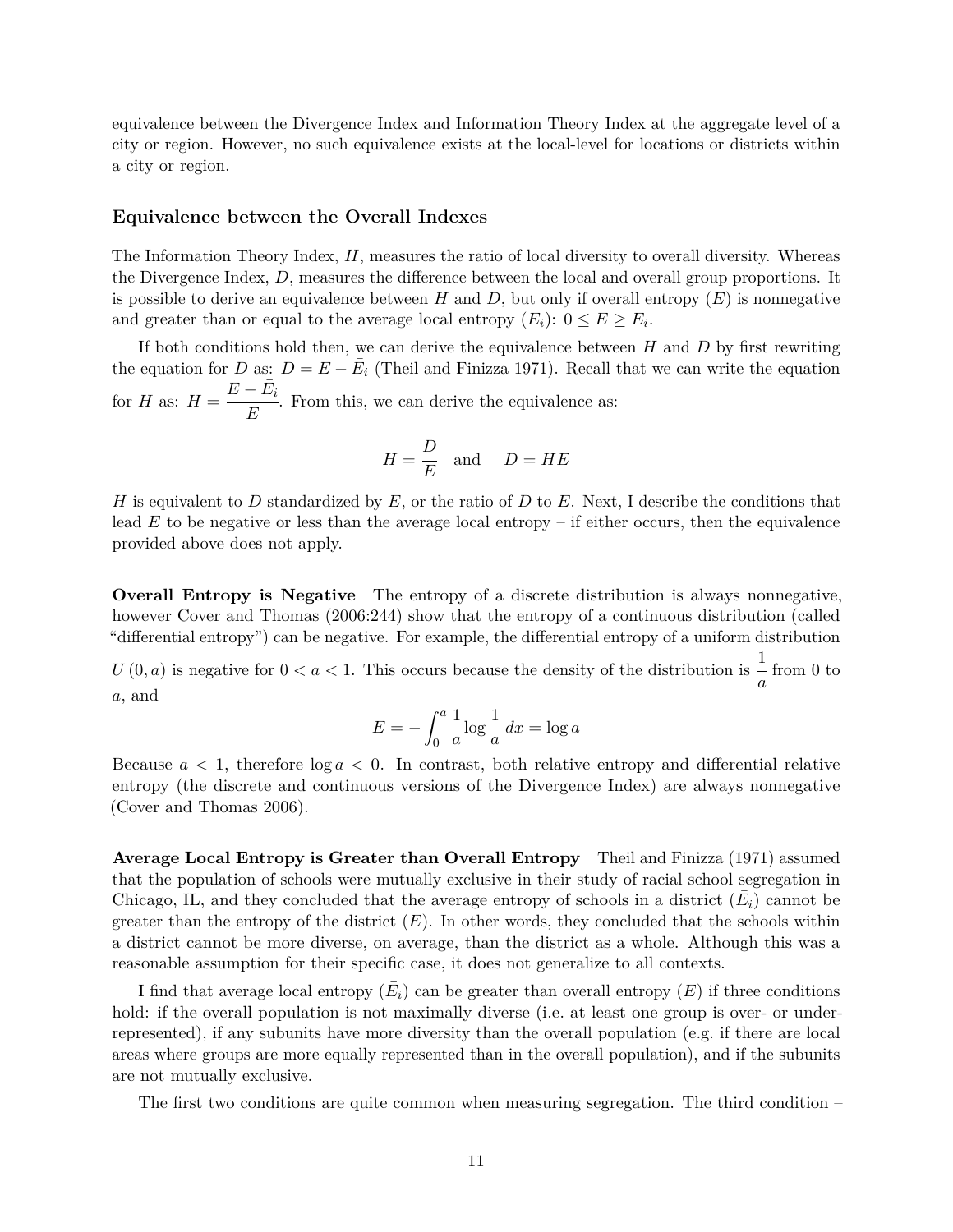non-exclusive subunits – arises when measuring segregation spatially. Spatial segregation measures, including the spatial version of the Divergence Index provided above, include a proximity-weighted contribution from nearby areas in each location's population. This creates overlapping local environments or *ego-centric neighborhoods* (Lee et al. 2008; Reardon et al. 2009, 2008), which are not mutually exclusive. Non-exclusive subunits are also common in social network analysis, such as studying students with overlapping friendship networks.

When the three conditions listed above occur, then average local entropy  $(\bar{E}_i)$  can be greater than overall entropy  $(E)$ , and  $E$  can not be used to derive the equivalence between the Information Theory Index and the Divergence Index. Moreover, when  $\overline{E}_i$  is greater than  $E$ , then the Information Theory Index will be negative.<sup>[16](#page-11-0)</sup>

### **Comparing the Local Indexes**

To illustrate the similarities and differences between the Divergence Index and Information Theory Index, Figure [1](#page-11-1) compares the functional form of local results for three hypothetical cities. For the sake of the illustration, the two conditions listed above are both satisfied – overall entropy in the cities is positive, and average local entropy is not greater than overall entropy – and an equivalence exists between the city-level results, though not the local results.

Each city is divided into mutually exclusive local areas, and there are two groups in the cities' populations. The proportion of each group varies across cities: 50-50 in city A, 75-25 in city B, and 90-10 in city C. The horizontal axes in Figure [1](#page-11-1) show the proportion of group 1 in the local areas within each city. The vertical axes show the index score for local areas within the city across the full range of possible values for the local proportions of group 1. The solid lines plot the local index values for  $D_i$  and the dashed lines plot the local index values for  $H_i$ .

<span id="page-11-1"></span>



<span id="page-11-0"></span><sup>&</sup>lt;sup>16</sup>It is possible to observe nonnegative values of *H* when *E* is negative, but only if  $\bar{E}_i$  is also negative.

It is also possible for *H* to be greater than 1, but only when measured for a continuous distribution and when either (but not both)  $E$  or  $\overline{E}_i$  is negative.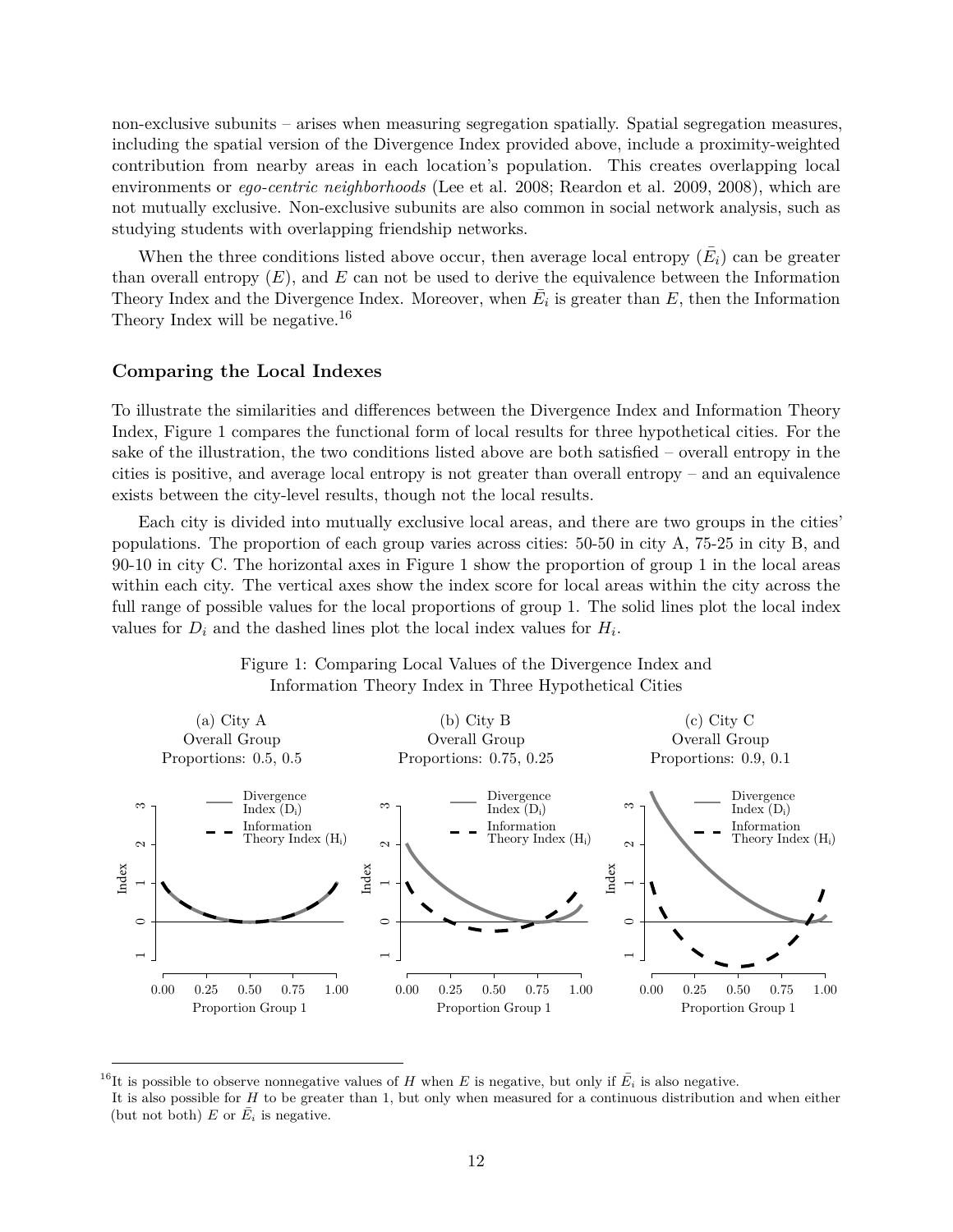The minimum and maximum values of  $D_i$  and  $H_i$  vary across the three hypothetical cities in Figure [1.](#page-11-1) Local values of the Divergence Index,  $D_i$ , take their minimum value, which is always 0, when the local population composition is the same as the overall composition of the city.  $D_i$ reaches its maximum value when a city's minority group is 100% of the local population. In a city where two groups are equally represented, like city A, it is just as surprising to observe a location where 100% of the residents are in group 1 as a location where 100% of the residents are in group 2. However, when there is a large majority group, as in cities B and C, it is more surprising to observe a location where all residents are in the minority group than a location where all residents are in the majority group. Further, it is more surprising to observe a location where all residents are in the minority group in a city C with a  $10\%$  minority population than in a city B with a  $25\%$  minority population. This is demonstrated in Figure [1](#page-11-1) by comparing the local value of the Divergence Index in cities A, B, and C when the local proportion of the majority group (group 1) is 0.

Local values of the Information Theory Index,  $H_i$ , reach their maximum value when *any group* is 100% of the local population, regardless of the city's population composition.  $H_i$  equals 0 when local diversity is the same as the city's diversity, regardless of whether any group is over- or under-represented in the local population. For example, Figure [1b](#page-11-1) shows that  $H_i = 0$  when the proportion of group 1 in the local population is either 0.25 or 0.75, even though the proportion of group 1 in the city is 0.75.

 $H_i$  takes its minimum value, which is typically less than zero, when a local area has an even mix of groups, regardless of the city's diversity. The minimum value of  $H_i$  is a decreasing function of the city's overall diversity. (Recall that  $H_i$  is 1 minus the ratio of local diversity to overall diversity.) Given the same level of local diversity, the value of *H<sup>i</sup>* will be lower in a city with a less overall diversity than in a city with more overall diversity. This is demonstrated in Figure [1](#page-11-1) by comparing across cities. The inflection point, or minimum value, of the function for  $H_i$  is 0 in city A where there is an even mix of groups, slightly negative in city B, and even more negative in city C, which is the least diverse city with a 90-10 mix of groups.

If local areas are marginally more diverse, on average, than the overall population, then *H* will be negative.<sup>[17](#page-12-0)</sup> Reardon and O'Sullivan (2004) interpret negative values of *H* as indicating "hyper-integration" – each group is more equally represented in local areas, on average, than in the overall population.\* In contrast,  $D$  and  $D_i$  are never negative (Cover and Thomas 2006).

The results for the indexes are the *same* when there is an even mix of groups in the city population, as in city A (Figure [1a\)](#page-11-1). If the proportion of each group in local areas is the same as the city proportions, then both indexes equal zero. If all local areas are monoracial, such that each group is either 100% or 0% of the local population, then both city-level indexes reach their maximum value. If the proportion of each group varies across local areas, then the measures would each find some degree of segregation or relative homogeneity. Moreover, the results for both indexes will be the same in the rare case that the overall population is maximally diverse.

The difference between the indexes is greatest when there is a small minority group in the population. At the extreme, if there is only one group present in the city and all local areas are monoracial, *D* and *H* give *opposite* results. *H* would show that the city is maximally homogenous (all  $H_i = 1$  and  $H = 1$ ) because there is no diversity in either the local areas or the city.<sup>[18](#page-12-1)</sup> In

<span id="page-12-1"></span><sup>18</sup>Technically, *H* is undefined if there is only one group in the population, because  $H = 1 - \frac{0}{0}$  $\frac{0}{0}$ . If there are two groups in

<span id="page-12-0"></span><sup>&</sup>lt;sup>17</sup>Negative values of *H* occur when  $\bar{E}_i$  is greater than *E*. (Recall that  $H = 1 - \frac{\bar{E}_i}{E}$  $\frac{e^{i}}{E}$ .) In a previous section, I explained the conditions under which this occurs.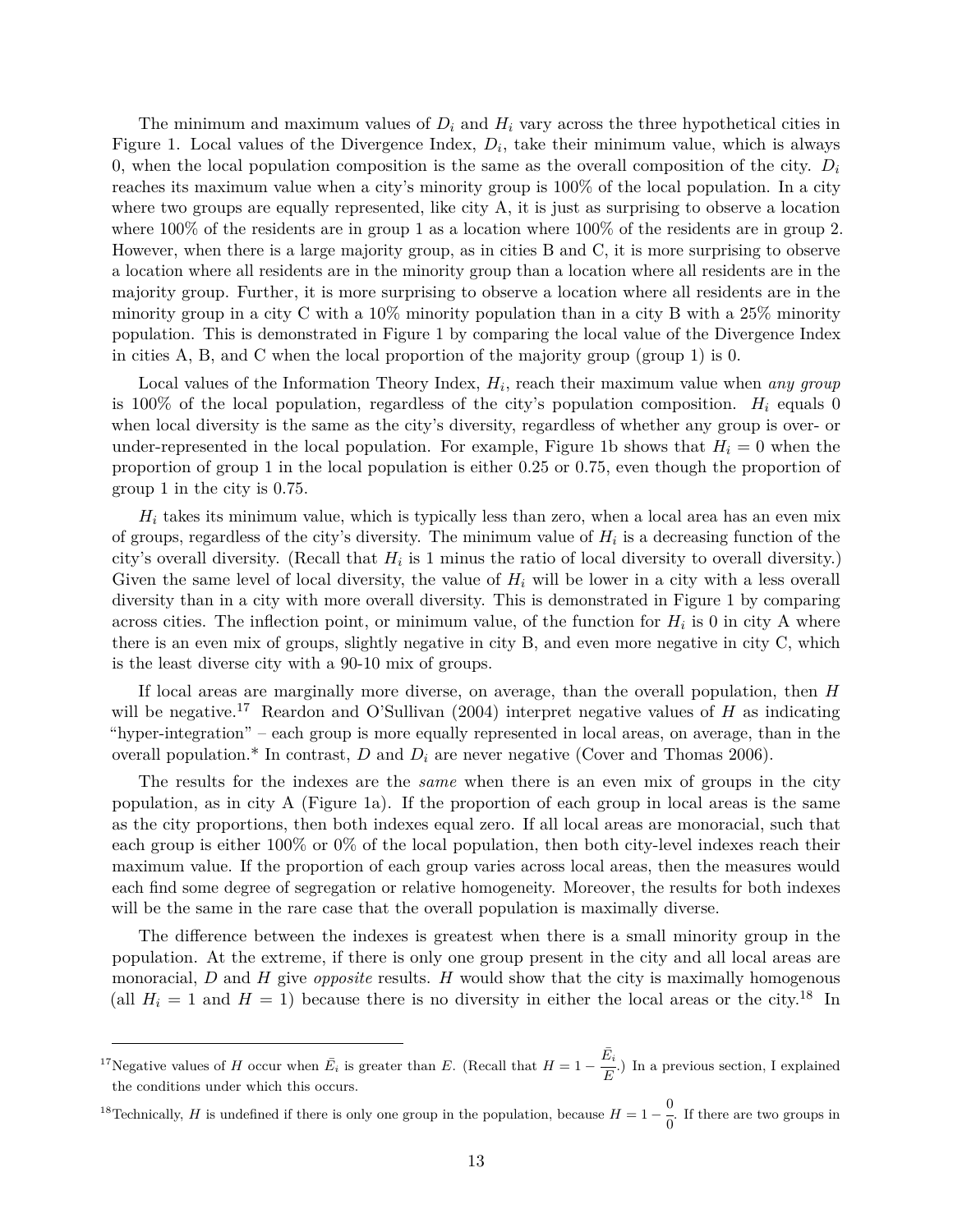contrast, *D* would find that the city is not at all segregated (all  $D_i = 0$  and  $D = 0$ ), because there is no difference between the composition of local areas and the city as a whole – each local area is a microcosm of the city.

The Divergence Index and Information Theory Index measure different concepts. The Information Theory Index measures *how diverse* the local and overall populations are, whereas the Divergence Index measures *how different* they are. The Information Theory Index is 1 minus the ratio of local diversity to overall diversity, and equals 0 when all local areas have the same level of diversity as the overall population. In contrast, the Divergence Index measures the difference between the local population composition and the overall population composition, and equals 0, indicating no segregation, when there is no difference between the local and the overall population compositions.

## **Decomposing Segregation and Diversity in the Detroit Metro Area**

Decomposition analysis is an ideal strategy for comparing how the segregation within and between different units or geographic areas contributes to overall segregation. Several studies have used the Information Theory Index to decompose segregation within and between communities, municipalities, or school districts (Bischoff 2008; Farrell 2008; Fischer 2008; Fischer et al. 2004; Parisi et al. 2011). However, I argue that such results should be interpreted in terms of relative homogeneity not segregation. To demonstrate the importance of this distinction, I use the Divergence Index and Information Theory Index to analyze racial residential segregation and relative homogeneity in the Detroit, MI metropolitan area.

The Detroit metro area is commonly cited as one of the most racially segregated places in the U.S. A large majority of the city's residents are black (82%), while the surrounding area's population is predominantly white (see Table [D1\)](#page-14-0).<sup>[19](#page-13-0)</sup> I use population data from the 2010 decennial census aggregated at the level of census tracts (U.S. Census Bureau  $2011$  $2011$ )<sup>20</sup>, and compare white-black segregation and relative homogeneity results for the city of Detroit and the Detroit metro area. I then decompose overall segregation in the metro area into the segregation within and between the city of Detroit and the remainder of the metro area (the "suburbs"). I repeat the same decomposition for relative homogeneity and compare the results.

The city of Detroit is less diverse than the metro area, with overall entropy scores of 0.42 and 0.81, respectively. This contrast is transparent from Table [D2,](#page-14-1) showing that the proportion of white and back residents is closer to parity in the metro area than in the city. Greater overall diversity provides the opportunity for greater local diversity in census tracts as well. However, despite the metro area's greater overall diversity, the average local entropy scores for the city and metro are quite similar: 0.29 and 0.33. Compared to the metro area, census tracts in the city have levels of diversity that are, on average, more similar to the city's overall diversity. This is reflected in the Information Theory Index scores of 0.32 for the city, compared to 0.59 for the metro area.

the population, the limit of *H* as the minority group's population count approaches 0 (and *E* and  $\bar{E}_i$  approach 0) is 1.

<span id="page-13-0"></span><sup>&</sup>lt;sup>19</sup>I use census data for mutually exclusive race categories, combined with Hispanic or Latino ethnicity. The Hispanic category includes all individuals who identified Hispanic or Latino as their ethnicity, along with any category of race. All other categories of race refer to individuals who identified as Not Hispanic or Latino.

<span id="page-13-1"></span> $^{20}$ Census tracts are geographic units defined by the Census Bureau. They have an average population of 4,000 individuals and are intended to approximate neighborhoods. Most studies of residential segregation use census tract data.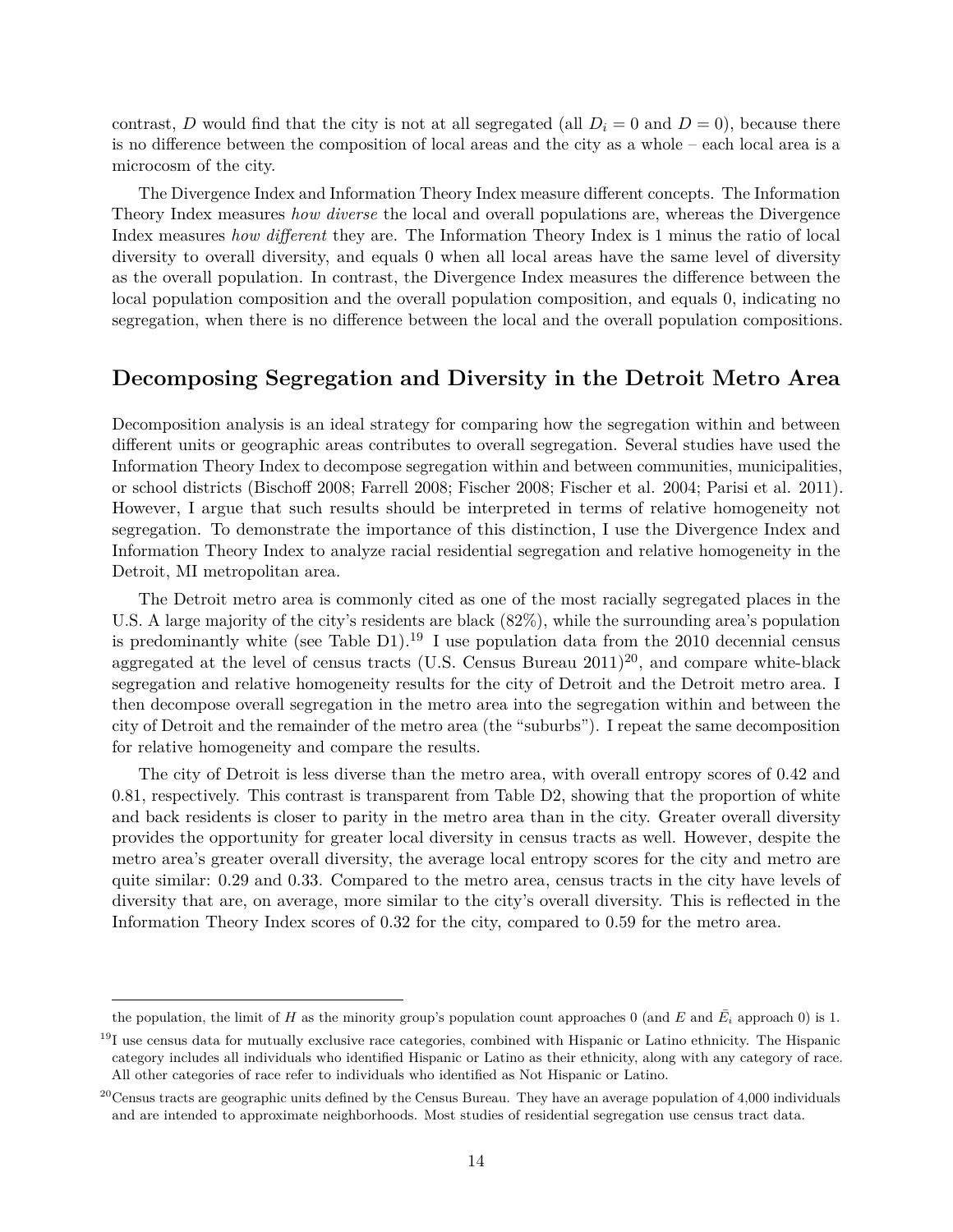|                                | Detroit | Metro Area |
|--------------------------------|---------|------------|
| Overall Entropy $(E)$          | 0.42    | 0.81       |
| Average Local Entropy $(E_i)$  | 0.29    | 0.33       |
| Information Theory Index $(H)$ | 0.32    | 0.59       |
| Divergence Index $(D)$         | 0.14    | 0.48       |

<span id="page-14-0"></span>Table 1: White-Black Segregation and Diversity in Detroit and the Metro Area

<span id="page-14-2"></span>Figure 2: White-Black Segregation and Diversity Between Detroit and the Suburbs



<span id="page-14-1"></span>Table 2: Decomposition of White-Black Segregation and Diversity in the Detroit Metro Area (Proportion of Overall Index Score)

|                     | Divergence<br>Index | Information<br>Theory Index |
|---------------------|---------------------|-----------------------------|
| Overall Segregation | 1.00                | 1.00                        |
| Between-Subareas    | 0.63                | 0.63                        |
| Detroit             | 0.50                | 0.13                        |
| Suburbs             | 0.14                | 0.50                        |
| Within-Subareas     | 0.37                | 0.37                        |
| Detroit             | 0.05                | 0.05                        |
| Suburbs             | 0.32                | 0.32                        |
|                     |                     |                             |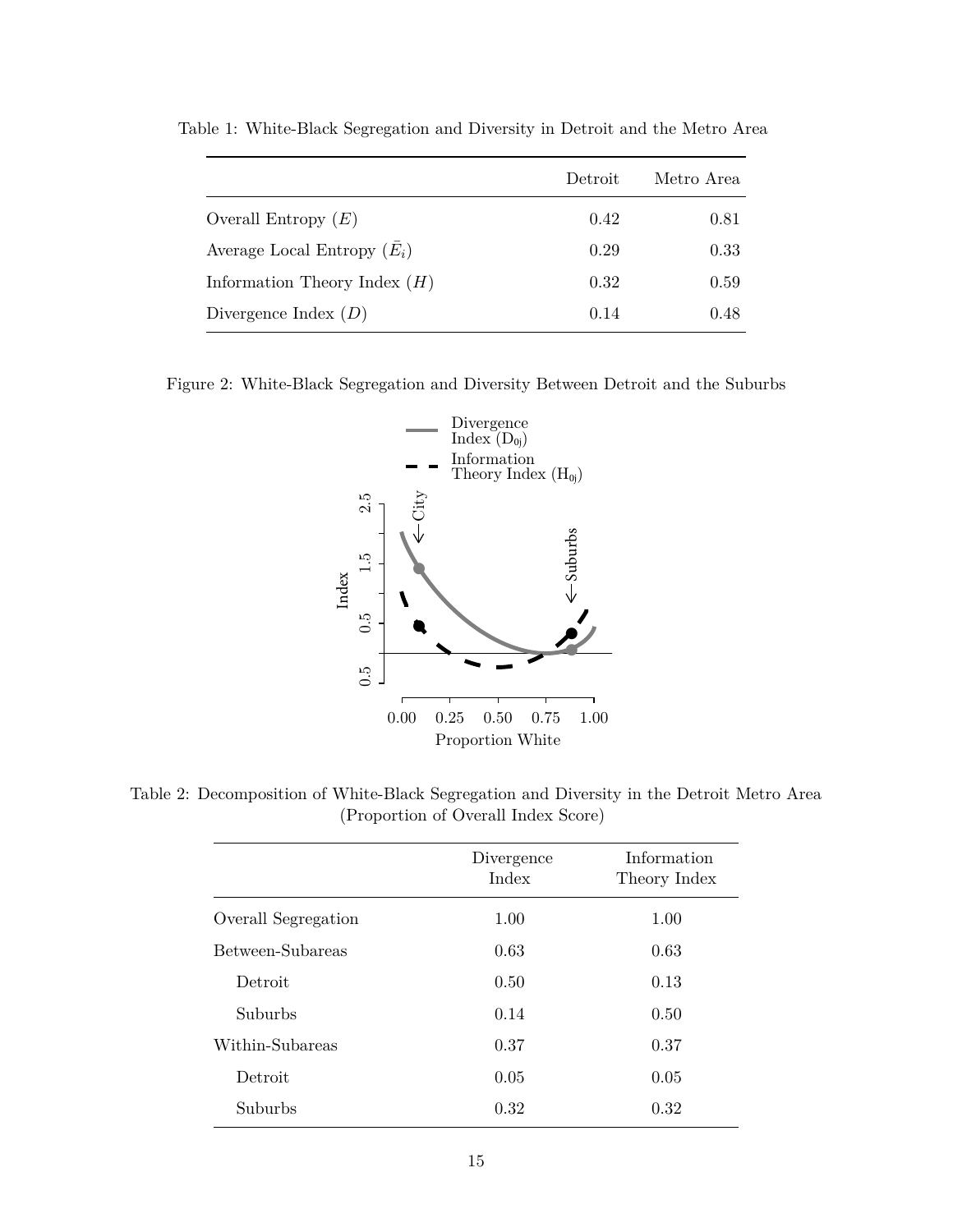White-black segregation in the city of Detroit is low, 0.14, as measured with the Divergence Index. (See Table [1.](#page-14-0)) In contrast, segregation in the metro area is moderately high, 0.48. The city's low level of segregation indicates that there is little difference, on average, between the composition of census tracts and the city's overall population. The city's population is predominantly black, and so is the local population of most tracts. In contrast, the higher segregation in the metro area indicates that the composition of census tracts differs greatly from the overall composition of the metro area.

To better understand the regional dynamics of segregation, I decompose overall segregation in the metro area into the segregation occurring between Detroit and the suburbs, and the segregation occurring among the tracts within each these subareas.<sup>[21](#page-15-0)</sup> The between-subarea component of segregation measures how surprising the racial composition of each subarea is given the metro area's overall racial composition. The within-subarea component of segregation measures how surprising the racial composition of tracts within each subarea is given the subarea's overall racial composition. Total segregation for the metro area is the sum of the between-subarea segregation and the average within-subarea segregation. The total is equal to measuring segregation for all tracts in the metro area. In the same fashion, I decompose relative homogeneity into between- and within-subarea components with the Information Theory Index.

Table [2](#page-14-1) reports the results for the subarea decomposition of the Divergence Index and the Information Theory Index. The table shows the proportion of the metro area's index scores attributable to the between and within-subarea components. The decomposition of the Divergence Index shows that about two-thirds of the metro area's segregation occurs between Detroit and the suburbs. Segregation among the tracts within each of the subareas accounts for the balance (37%). The decomposition of the Information Theory Index shows the same pattern.

The decomposition reveals that the largest differences in both population composition and diversity occur at the regional level – *between* Detroit and the suburbs. There is comparatively less difference at the local level – among the tracts *within* each subarea. However, if we take a closer look at the components of the between-subarea decomposition in Table [2,](#page-14-1) there is a stark difference in the two sets of results. Results for the Divergence Index show that Detroit contributes more to the between-subarea score than the suburbs, while results for the Information Theory Index show that Detroit contributes less than the suburbs.

Figure [2](#page-14-2) shows the raw between-subarea index scores. The horizontal axis shows the proportion white, and the vertical axis shows the index scores of the subareas. The solid line shows the functional form of segregation measured with Divergence Index, and the dashed line shows relative homogeneity measured with the Information Theory Index. The points in each figure indicate the raw index score for each subarea – the city of Detroit and the suburbs. The raw scores are the values of each index prior to applying the weights for each subarea's share of the metro population. In contrast, Table [2](#page-14-1) reports the proportion of the total between-subarea score attributable to each subarea after weighting each subarea's raw index scores but its share of the metro population (0.17 for Detroit and 0.83 for the suburbs). Figure [2](#page-14-2) shows the pronounced difference between the between-subarea index scores for the city and suburbs measured with the Divergence Index, but not with the Information Theory Index, which is nearly the same for both the city and suburbs.

The between-subarea Divergence Index compares the difference between the subarea proportions and overall metro area proportions. The proportion white is 0.75 in the metro area, compared to 0.09

<span id="page-15-0"></span> $21$ Note that it is not possible to use the Dissimilarity Index for this decomposition because it is not additively decomposable.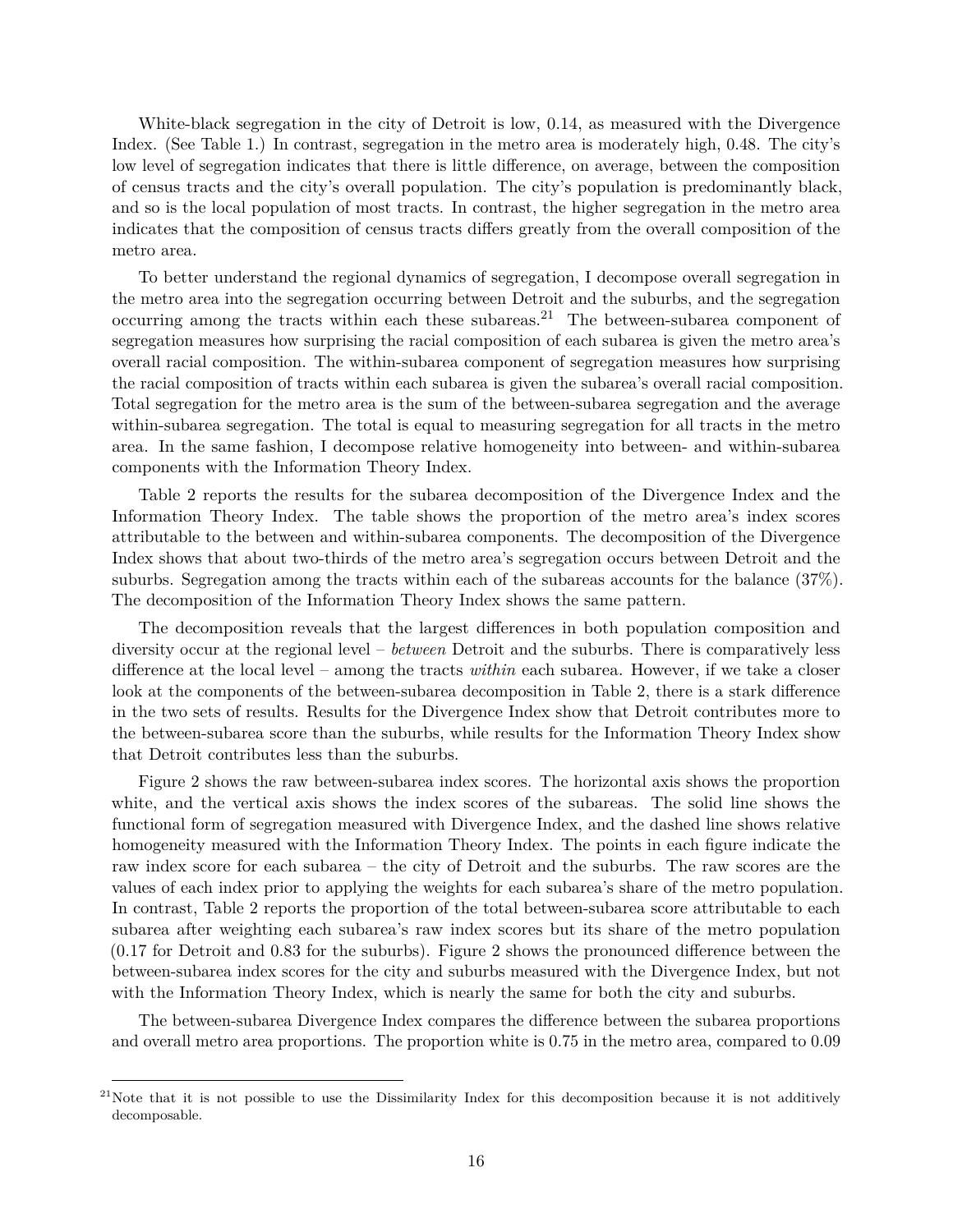in Detroit and 0.88 in the suburbs. (See Table [D2.](#page-14-1)) From the perspective of the Divergence Index, 0.09 is a very surprising local proportion, more so than 0.88, given that the overall proportion white is 0.75. Therefore, there is greater divergence between the population compositions of Detroit and the metro area than between the suburbs and the metro area, and greater divergence indicates higher segregation. Detroit's between-subarea segregation score is sufficiently higher than the suburbs that even after weighting each subarea's score by its share of the metro population (0.17 for Detroit and 0.83 for the suburbs) Detroit's contribution to between-subarea segregation is still larger than the suburbs.

Results for the Information Theory Index show an opposite trend: Detroit contributes less to overall segregation than the suburbs. White residents are over-represented in the suburbs and black residents are over-represented in Detroit, relative their metro proportions. But the city and suburban populations both have about the same level of diversity, and each has less diversity than the overall metro population. The Information Theory Index is concerned only with the mix of groups in each subarea relative to the metro, not the specific group proportions. Detroit contributes less than the suburbs not because their index scores differ, but because their scores are weighted differently when calculating the total between-subarea score – by their share of the metro population, which is much smaller for Detroit than the suburbs. $^{22}$  $^{22}$  $^{22}$ 

This analysis demonstrates that it is problematic to interpret the decomposition results for the Information Theory Index as segregation. Within Detroit, census tracts are largely representative of the overall racial composition of the city. But there are stark differences in the racial composition of the city compared to the rest of the metro area. Detroit has a large majority of black residents whereas the suburban population is predominately white. It seems apparent that Detroit is segregated within the metropolitan context, but if we interpret the Information Theory Index as a measure of segregation, it would lead us to the opposite conclusion.

## **Comparing Segregation and Diversity in U.S. Cities**

In this section, I further demonstrate the distinction between measuring segregation and diversity by analyzing the empirical relationship between the Divergence Index and Information Theory Index in the 100 largest U.S. cities. I measure segregation and relative diversity for 4 combinations of ethnoracial groups<sup>[23](#page-16-1)</sup> – white-black, white-Hispanic, white-black-Hispanic, and white-black-Hispanic-Asian – using tract-level data from the U.S. decennial census (U.S. Census Bureau 2011). I measure the city-level correlation between *D* and *H* and the local-level correlation between *D<sup>i</sup>* and *H<sup>i</sup>* . A weak correlation would provide evidence that the two indexes measure different concepts.

At the city-level, there is a strong correlation between *D* and *H*, ranging from 0.98 for white-black and white-Hispanic results, and 0.94 for white-black-Hispanic-Asian results (see Table [3\)](#page-17-0). At the local-level, the correlation between  $D_i$  and  $H_i$  for tracts within each city is much weaker – the mean correlation across cities ranges from 0.10 for white-Hispanic results, and 0.39 for white-black-Hispanic-Asian results. Repeating the same analysis with block-level census data yields similar results (see Table [4\)](#page-17-1).

<span id="page-16-0"></span> $^{22}$ The Detroit population accounts for 17% of the metro area population. Detroit's share is the same whether we include only the white and black population or the entire population.

<span id="page-16-1"></span> $^{23}$ I use census data for mutually exclusive race categories, combined with Hispanic or Latino ethnicity. The Hispanic category includes all individuals who identified Hispanic or Latino as their ethnicity, along with any category of race. All other categories of race refer to individuals who identified as Not Hispanic or Latino.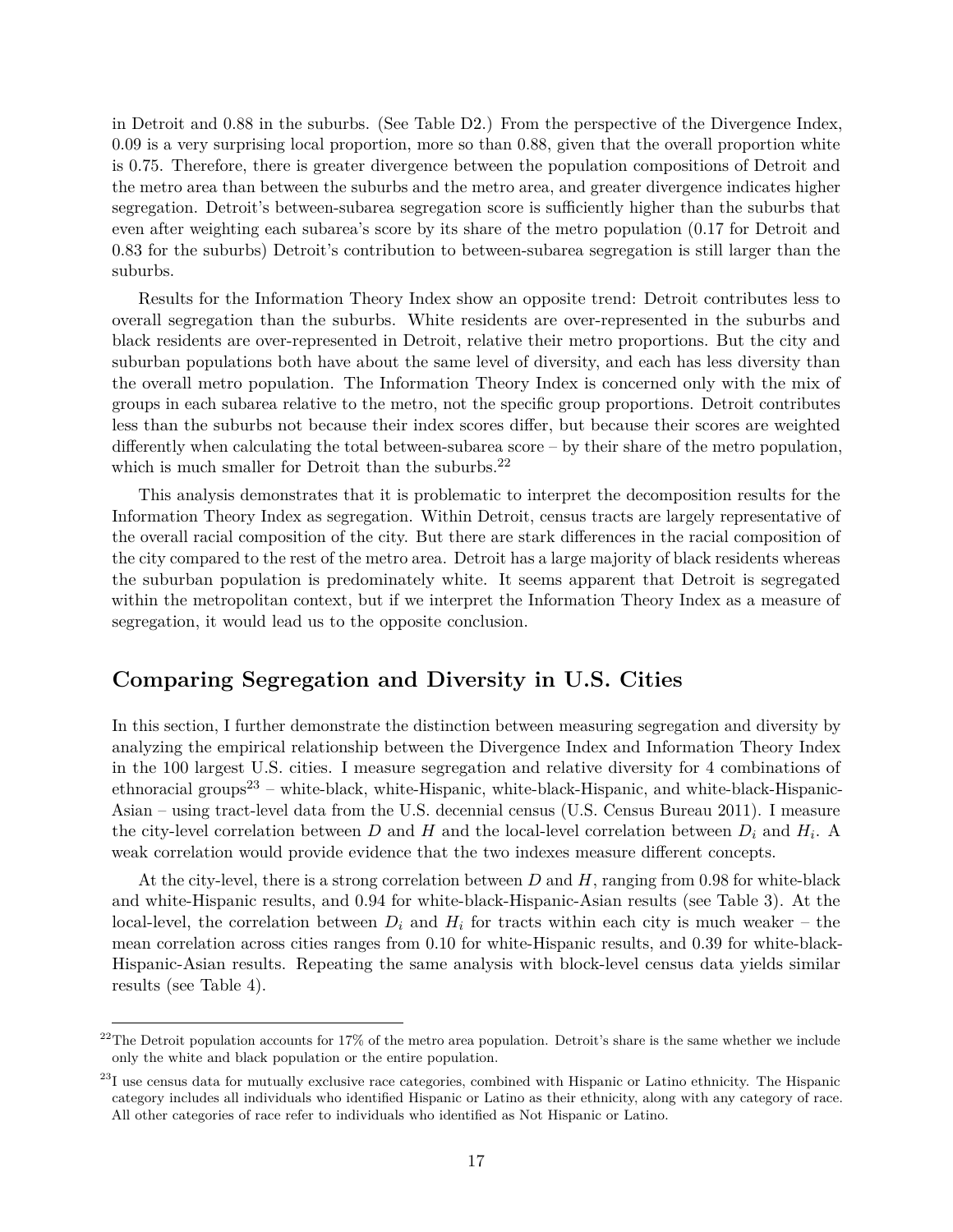<span id="page-17-0"></span>

|                                               | White-Black | White-Hispanic | White-Black-<br>Hispanic | White-Black-<br>Hispanic-Asian |
|-----------------------------------------------|-------------|----------------|--------------------------|--------------------------------|
| Correlation of<br>City-Level Results          | 0.98        | 0.98           | 0.96                     | 0.94                           |
| Average Correlation of<br>Tract-Level Results | 0.22        | 0.10           | 0.38                     | 0.39                           |

Table 3: Correlation between the Divergence Index and Information Theory Index for Census Tracts within the 100 Largest U.S. Cities

Table 4: Correlation between the Divergence Index and Information Theory Index for Census Blocks within the 100 Largest U.S. Cities

<span id="page-17-1"></span>

|                                                      | White-Black | White-Hispanic | White-Black-<br>Hispanic | White-Black-<br>Hispanic-Asian |
|------------------------------------------------------|-------------|----------------|--------------------------|--------------------------------|
| Correlation of<br>City-Level Results                 | 0.96        | 0.92           | 0.92                     | 0.88                           |
| Average Correlation of<br><b>Block-Level Results</b> | 0.31        | 0.26           | 0.42                     | 0.40                           |

Figure [3](#page-18-0) displays the tract-level correlation for each city for the Divergence Index and Information Theory Index as blue circles. For comparison, the correlation between the Divergence Index and Dissimilarity Index is displayed as red rectangles. The correlations between results for each combination of ethnoracial groups are shown in separate panels. Figure [3](#page-18-0) includes the 25 largest U.S. cities, and Figure [E1](#page-29-0) in Appendix E shows the same information for all 100 cities.

The correlation between the Divergence Index and Information Theory Index ranges between -0.7 and 1 for all sets of ethnoracial groups at the block, tract, and city levels. In some situations, the two indexes yield similar results, but more often than not, their results lead to different conclusions.[24](#page-17-2) In contrast, the correlation between the Divergence Index and Dissimilarity Index is consistently between 0.8 and 1. There are differences between the results for the two indexes, largely attributable to their different mathematical basis<sup>[25](#page-17-3)</sup>, but the consistently strong correlation between their results is evidence that they are measuring the same concept.

<span id="page-17-2"></span> $^{24}$ More than half of the correlations measured at the block, tract, and city level are between -0.5 and 0.5.

<span id="page-17-3"></span> $^{25}$ As described earlier in the paper, the Dissimilarity Index follows a linear function and treats any deviation as equally surprising – the degree of segregation is directly proportional to the size of the deviation. In contrast, the Divergence Index follows a likelihood function and treats large deviations from evenness as much more surprising (i.e. segregated) than small deviations.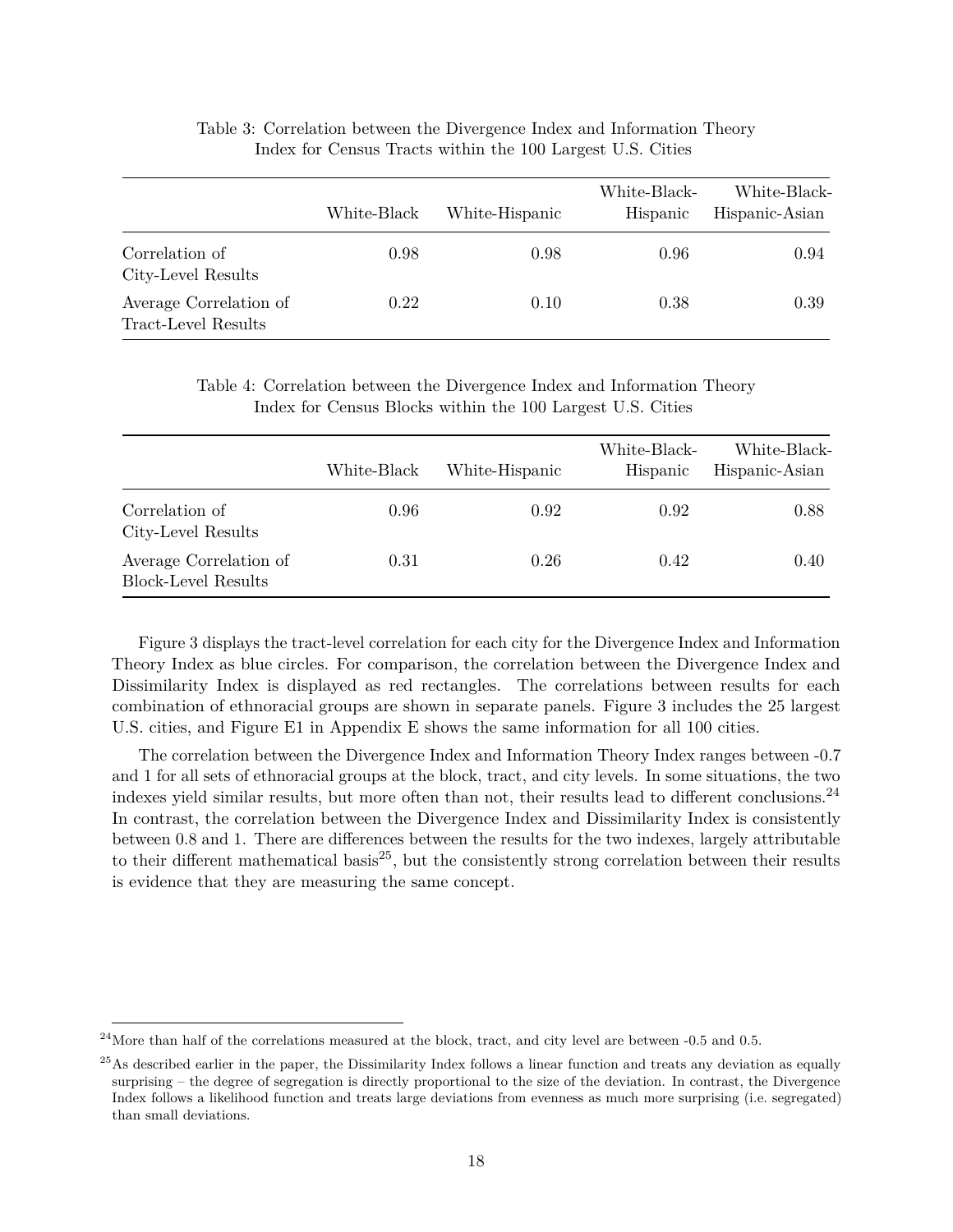

<span id="page-18-0"></span>Figure 3: Correlation between Results for Census Tracts within the 25 Largest U.S. Cities

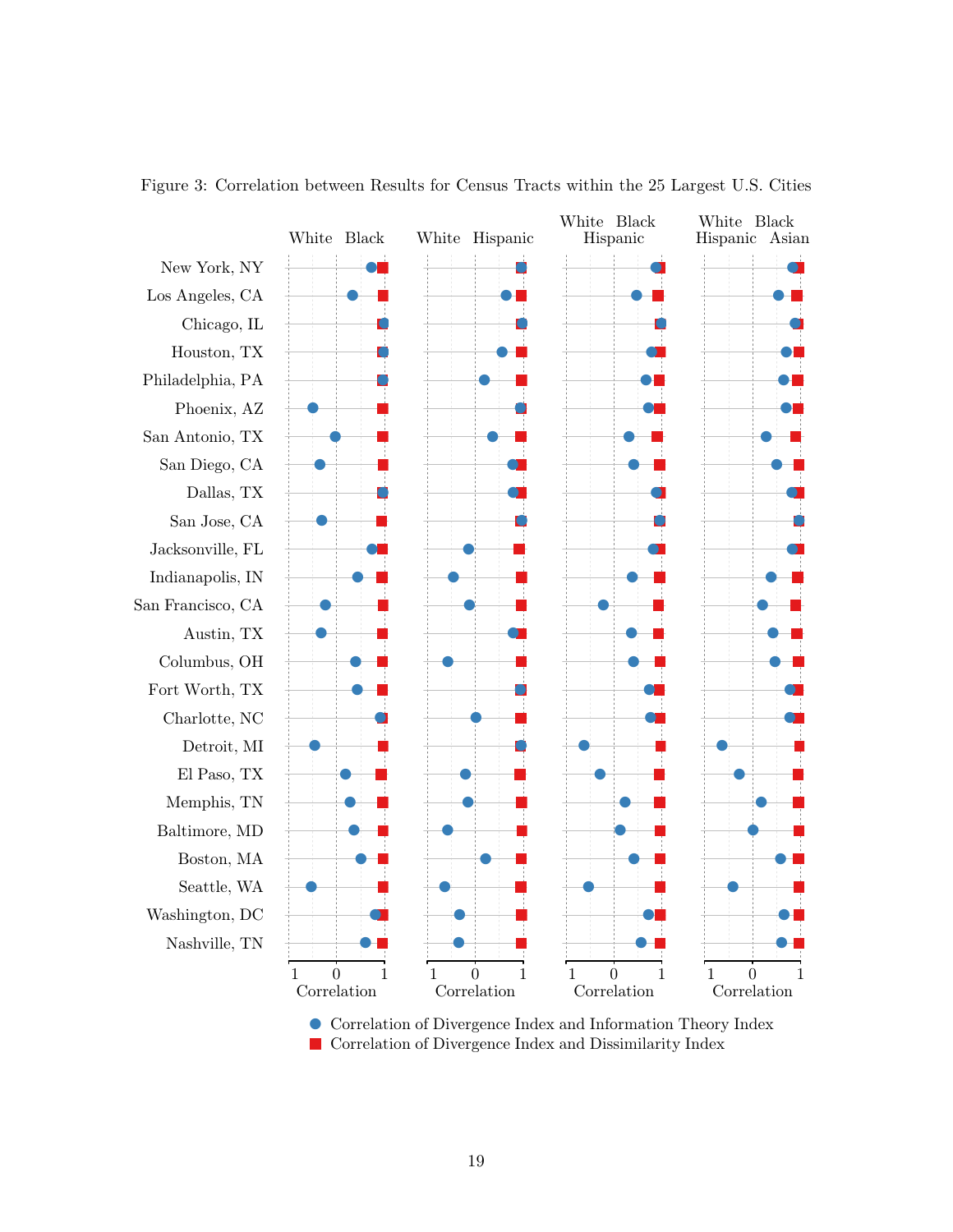## **Conclusion**

Decomposition analysis is a critical tool for examining the social and spatial dimensions of diversity, segregation, and inequality. In this paper, I proposed a new measure – the Divergence Index – which addresses the need for a decomposable measure of segregation. Although previous studies have used the Information Theory Index to decompose segregation within and between communities, municipalities, or school districts (e.g., Bischoff 2008; Farrell 2008; Fischer 2008; Fischer et al. 2004; Parisi et al. 2011), I have shown that it measures relative diversity not segregation.

I illustrated the importance of the conceptual distinction between segregation and diversity by decomposing racial residential segregation and relative homogeneity between the city and suburbs in the Detroit metropolitan area. I found that census tracts within Detroit are largely representative of the overall racial composition of the city. But there are stark differences in the racial composition of the city compared to the rest of the metro area. Detroit has a large majority of black residents whereas the suburban population is predominately white. It seems apparent that Detroit is segregated within the regional context, but if we interpret the Information Theory Index as a measure of segregation, it would lead us to the opposite conclusion.

I further demonstrated the difference between the Divergence Index and Information Theory Index by analyzing the empirical relationship between the two indexes in the 100 largest U.S. cities. The correlation between overall results for the Divergence Index and Information Theory Index tend to be quite strong. However, the correlation of local results is much weaker, and can be near 0. The weak correlation between the local-level indexes provides further evidence that they are measuring different concepts.

Although the Divergence Index and Information Theory Index share many desirable properties, they measure different concepts and should not be used interchangeably. Segregation and relative diversity are both important aspects of residential differentiation, and it is important to study each concept, especially as the structure and stratification of the U.S. population becomes more complex. However, it is problematic to interpret the Information Theory Index as a measure of segregation, especially when analyzing local-level results or any decomposition of the overall results. By creating an alternative measure, I provide a distinct lens, which enables richer, deeper, more accurate understandings of segregation and inequality.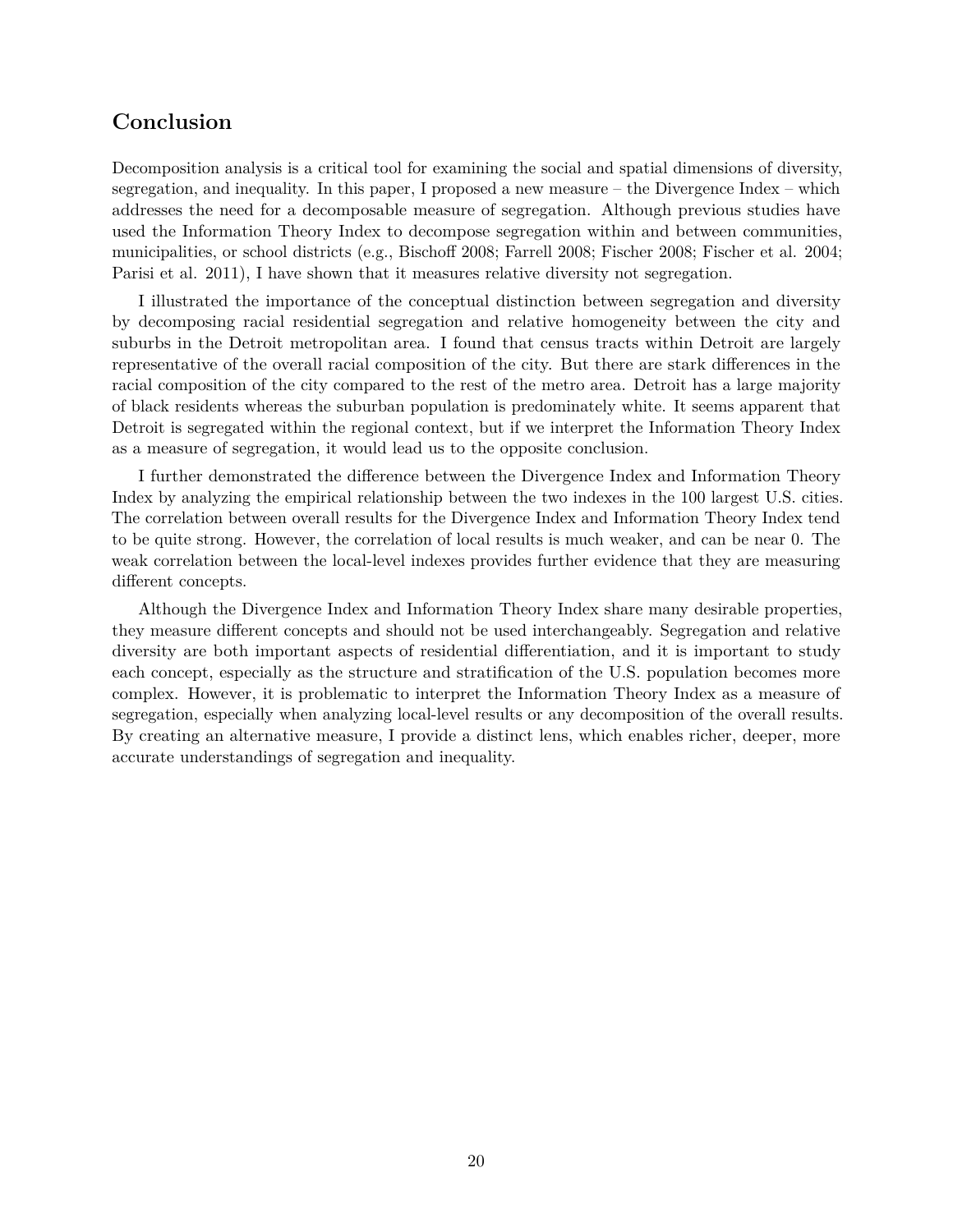## **Appendix A**

### **Desirable Properties of Measures**

Previous research has identified a set of desirable properties for inequality and segregation measures (Allison 1978; Bourguignon 1979; Coleman, Hoffer, and Kilgore 1982; Jahn et al. 1947; James and Taeuber 1985; Morgan and Norbury 1981; Reardon and Firebaugh 2002; Reardon and O'Sullivan 2004; Schwartz and Winship 1980; Taeuber and Taeuber 1965; White 1986). Measures are commonly evaluated with respect to how well they meet these criteria.

First, I review the criteria concerning the conceptual and methodological qualities of measures. They address how measures should respond to distributional changes (e.g. changes to the distribution of individual incomes or the population count of each group). I organize these criteria into three categories: features of the distribution, changes to the whole distribution, and changes within the distribution. Next, I review the desirable technical qualities and quantities of measures. This second set of criteria address how a measure should be calculated and interpreted.

### **Conceptual and Methodological Qualities of Measures**

Measures should be invariant to the following features of a distribution (Table [A1\)](#page-14-0):

| Criteria                  | Description                                                                                                                                                                                         | Citations                                                                                                                                                                                                           |
|---------------------------|-----------------------------------------------------------------------------------------------------------------------------------------------------------------------------------------------------|---------------------------------------------------------------------------------------------------------------------------------------------------------------------------------------------------------------------|
| Individual<br>Cases       | All cases should be treated the same.                                                                                                                                                               | Symmetry requirement<br>(Bourguignon 1979)                                                                                                                                                                          |
| Population<br><b>Size</b> | Proportionate increases or decreases<br>in the size of the population have no<br>effect on inequality.                                                                                              | Symmetry axiom for population<br>(Bourguignon 1979; Sen 1973)<br>Size invariance<br>(James and Taeuber 1985; Reardon)<br>and Firebaugh 2002)<br>Population density invariance<br>(Reardon and O'Sullivan 2004)      |
| Aggregations<br>of Cases  | Inequality should be invariant to the<br>aggregation of components with<br>identical compositions into a single<br>unit, or dividing a single unit into<br>components with the same<br>composition. | Organizational equivalence<br>(James and Taeuber 1985; Reardon)<br>and Firebaugh 2002)<br>Location equivalence<br>(Reardon and O'Sullivan 2004)<br>Arbitrary boundary independence<br>(Reardon and O'Sullivan 2004) |

### Table A1: Criteria Concerning Features of the Distribution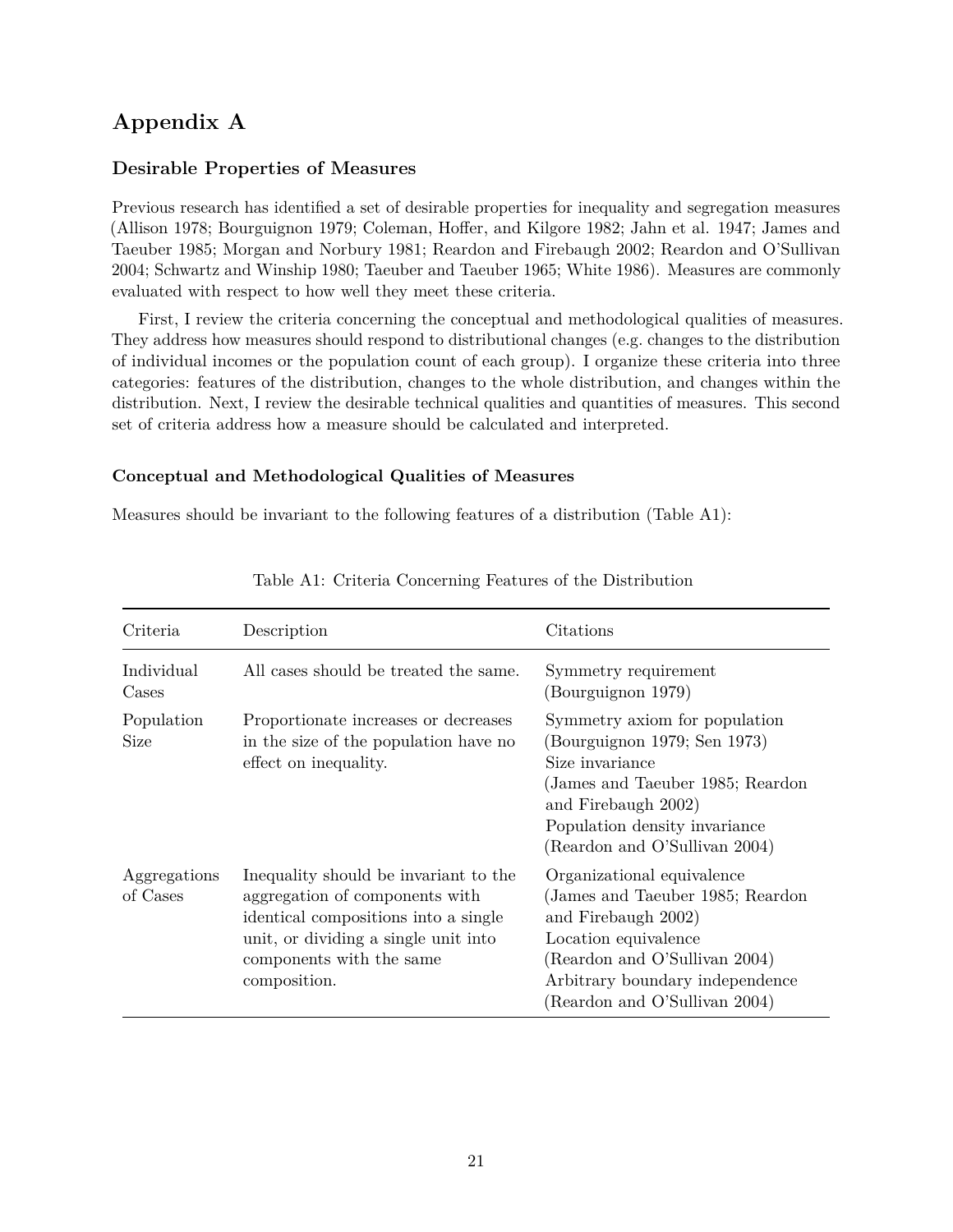Measures should satisfy the following criteria about changes to the whole distribution of cases (Table [A2\)](#page-14-1):

| Criteria                          | Description                                                                                                                                                          | Citations                                                                                                                                                                                                                     |
|-----------------------------------|----------------------------------------------------------------------------------------------------------------------------------------------------------------------|-------------------------------------------------------------------------------------------------------------------------------------------------------------------------------------------------------------------------------|
| Additive<br>Increases             | Additive increases to the whole<br>distribution should reduce inequality,<br>because it reduces the relative<br>difference between cases.                            | Scale invariance<br>(Allison 1978)                                                                                                                                                                                            |
| Proportionate<br><i>Increases</i> | Multiplying the whole distribution<br>by a constant should have no effect<br>on inequality, because it has no<br>effect on the relative difference<br>between cases. | Scale invariance<br>(Allison 1978)<br>Income-zero-homogeneity property<br>(Bourguignon 1979)<br>Composition invariance<br>(Jahn et al. 1947; James and<br>Taeuber 1985; Morgan and Norbury<br>1981; Taeuber and Taeuber 1965) |

| Table A2: Criteria Concerning Changes to the Whole Distribution |
|-----------------------------------------------------------------|
|-----------------------------------------------------------------|

The proportionate increases criterion is known as composition invariance in the segregation literature, and it has long been a source of debate. James and Taeuber (1985) explain the principle of composition invariance with reference to racial segregation in schools: "proportional changes in the numbers of students of a specific race enrolled in each school do not affect the measured level of segregation" (p. 16). By their definition, a segregation index is not composition invariant if its value is a function of the overall population composition.

However, Coleman et al. (1982) argue that under certain definitions of segregation it is substantively appropriate to standardize an index by the overall population composition. One such example is defining a segregation index in terms of the extent of inter-group contact – no inter-group contact indicates maximum segregation, and contact proportional to the overall group proportions indicates zero segregation. In a population with a small minority group, we could expect less inter-group contact than in a population with equally represented groups, and the index adjusts to these expectations. Making such an index invariant to the population composition would distort its substantive meaning.

Reardon and O'Sullivan (2004) take a reasonable stance, stating that "the traditional composition invariance criterion espoused by James and Taeuber (1985) is less important than is ensuring that a measure of segregation has a sound conceptual basis. If a segregation index measures exactly that quantity that we believe defines spatial segregation, then the index will be composition invariant by definition" (p. 134).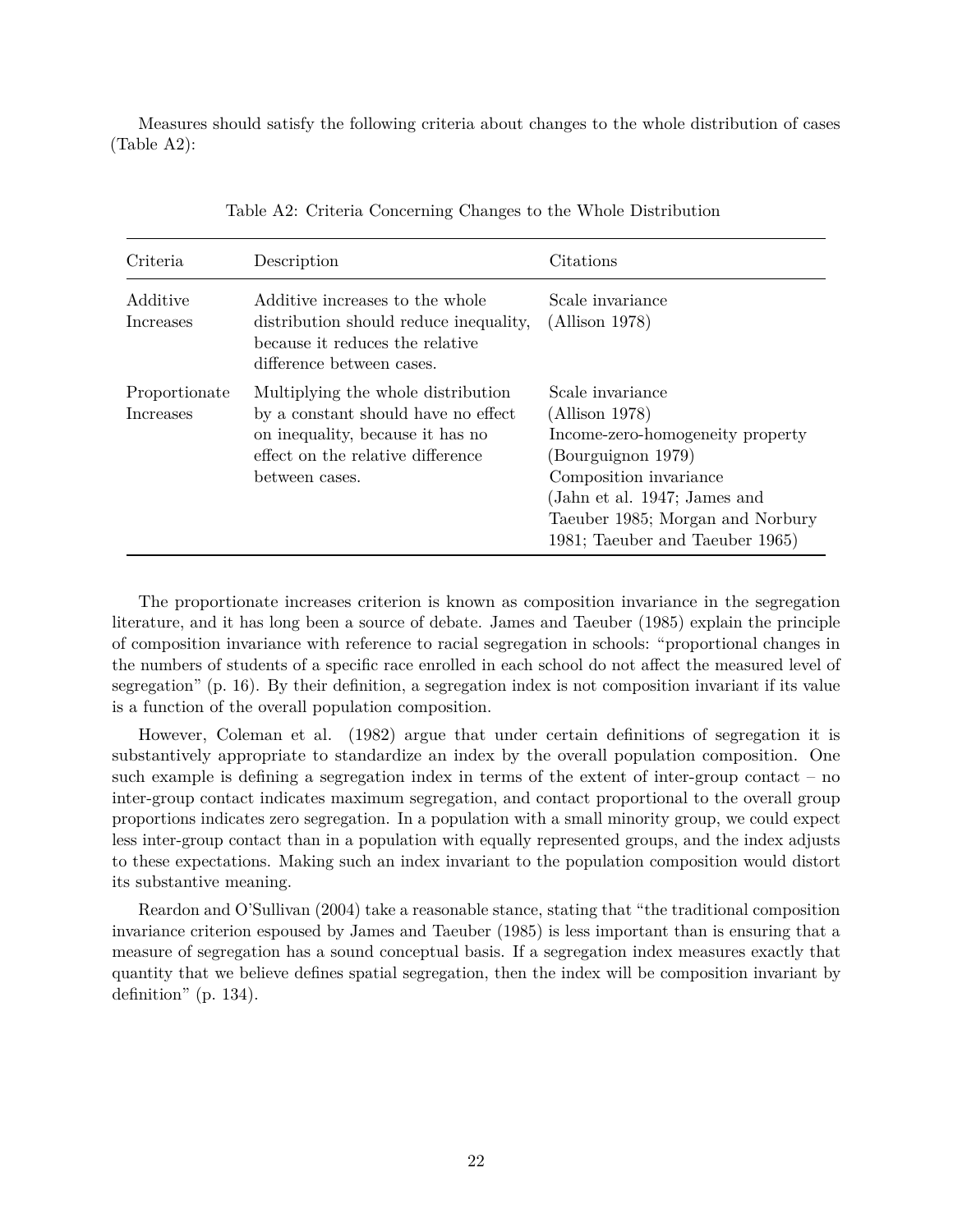Measures should satisfy the following criteria about changes within the distribution (Table [A3\)](#page-17-0):

| Criteria                   | Description                                                                                                                                                                                                                                                                                                                                                    | Citations                                                                                                                                                                                                                                                         |
|----------------------------|----------------------------------------------------------------------------------------------------------------------------------------------------------------------------------------------------------------------------------------------------------------------------------------------------------------------------------------------------------------|-------------------------------------------------------------------------------------------------------------------------------------------------------------------------------------------------------------------------------------------------------------------|
| Transfers and<br>Exchanges | 1. Any transfer from a unit<br>(e.g. individual, group, or location)<br>with more of the relevant quantity<br>(e.g. income) to another with less<br>should decrease inequality, provided<br>that the rank order remains the<br>same.<br>2. Likewise, any transfer to a unit<br>with more of the relevant quantity<br>should increase inequality. <sup>26</sup> | Pigou-Dalton principle<br>(Dalton 1920; Pigou 1912)<br>Inter-group transfers<br>(James and Taeuber 1985; Reardon)<br>and Firebaugh 2002; Reardon and<br>O'Sullivan 2004)<br>Inter-group exchanges<br>(Reardon and Firebaugh 2002;<br>Reardon and O'Sullivan 2004) |

Table A3: Criteria Concerning Changes within the Distribution

### **Technical Qualities and Quantities of Measures**

In addition to desirable conceptual and methodological qualities of measures, a second set of criteria concern the technical qualities and quantities of inequality measures. The criteria – additive decomposability, and upper and lower bounds are summarized in Table [A4.](#page-17-1)

Additive decomposability is a desirable property because it allows for a deeper analysis of the sources of inequality. The relative contribution of each component or group to overall inequality can be identified, and the inequality occurring within- and between-subpopulations can be analyzed (Bourguignon 1979).

Many measures are bounded between 0 and 1, with 1 indicating maximum inequality. If a measure has known upper and lower bounds, it can be rescaled to conform to a 0 to 1 range. However, rescaling the measure may shift the definition of inequality from absolute to relative. It is most important for the bounds of the index be known and interpretable.

<span id="page-22-0"></span> $^{26}$ For example, from Allison (1978): "measures of inequality ought to increase whenever income is transferred from a poorer person to a richer person, regardless of how poor or rich or the amount of income transferred" (p. 868).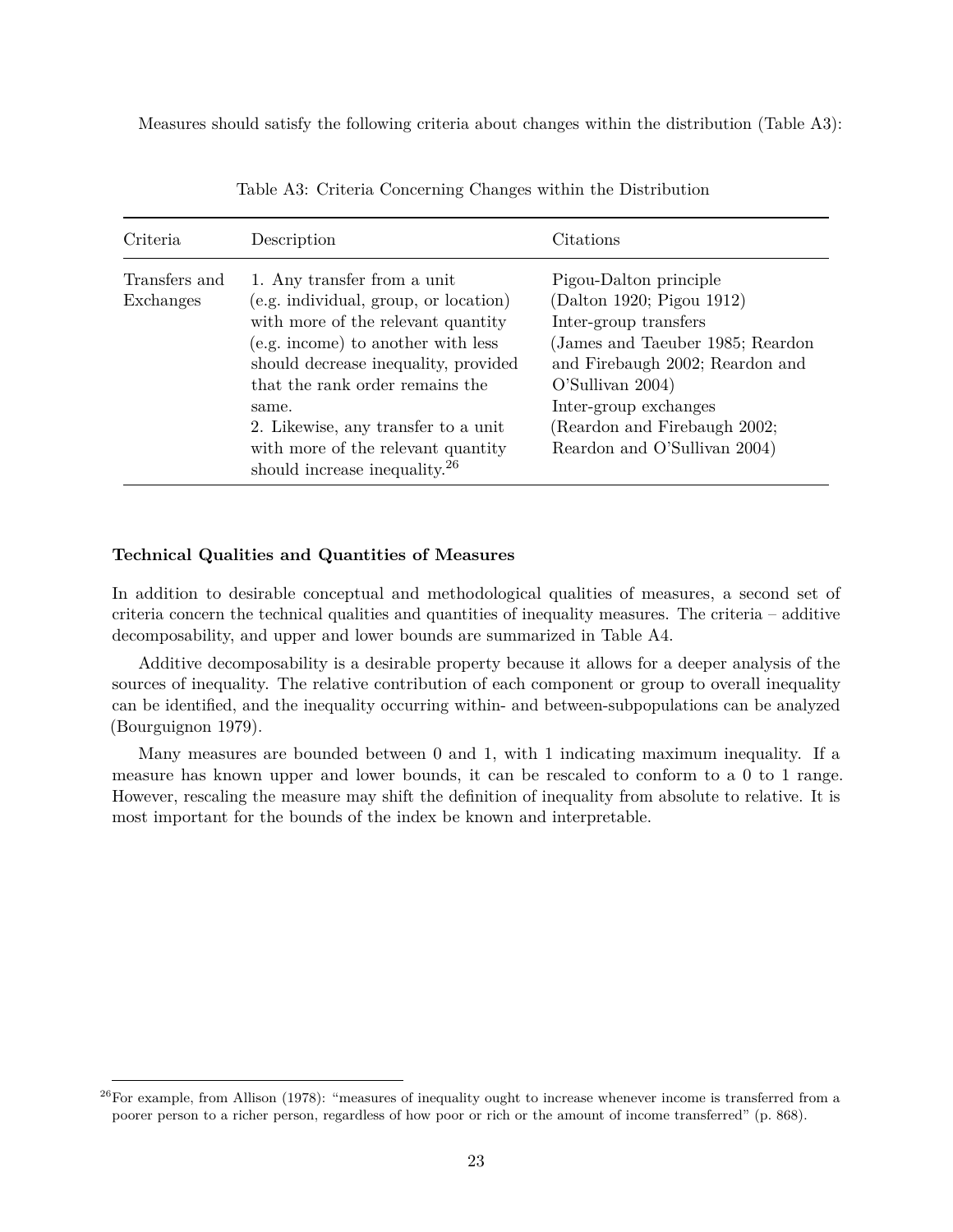| Criteria                              | Description                                                                                                                                                             | Citations                                                                                                                                                                                    |
|---------------------------------------|-------------------------------------------------------------------------------------------------------------------------------------------------------------------------|----------------------------------------------------------------------------------------------------------------------------------------------------------------------------------------------|
| Additive<br>Decomposability           | Measures should be decomposable.<br>into the sum of inequality within<br>and between sub-populations                                                                    | Aggregativity and additivity<br>(Bourguignon 1979)<br>Decomposition (Allison 1978)<br>Additive decomposability <sup>27</sup><br>(Reardon and Firebaugh 2002;<br>Reardon and O'Sullivan 2004) |
| Upper and Lower<br><b>Bounds</b>      | A measure should have known<br>upper and lower bounds and each<br>should have a substantive<br>interpretation.                                                          | Scale interpretability<br>(Reardon and O'Sullivan 2004)<br>Upper and lower bounds<br>(Allison 1978)<br>Principle of Directionality<br>(Fossett and South 1983)                               |
| Relative or<br>Absolute<br>Inequality | Relative and absolute measures are<br>differentiated based on whether<br>inequality is independent of, or a<br>function of, the number of<br>categories (respectively). | Sensitivity to the number of<br>components<br>(Waldman 1977)                                                                                                                                 |

Table A4: Technical Qualities and Quantities of Measures

### **Summary of the Desirable Properties of Measures**

Table [A5](#page-24-0) summarizes the desirable properties of the Dissimilarity Index, Theil's Inequality Index, the Information Theory Index, and the Divergence Index. The rows of the table correspond to the properties detailed in the previous section, as well as the comparative standard used by the measure and which types of distributions it can be used with.

The Information Theory Index does not satisfy the proportionate increases criterion according to the definition of composition invariance described by James and Taeuber (1985) – the value of the index should not be a function of the overall population composition. However, Reardon and O'Sullivan (2004) show that the index does conform to other definitions of composition invariance. For instance, it is invariant to compositional changes as long as the relationship between local population diversity and overall population diversity remains constant.

Reardon and O'Sullivan (2004) show that the Information Theory Index satisfies the transfers and exchanges criteria when used to measure aspatial segregation. None of the indexes they evaluated satisfy the transfers criterion when used to measure spatial segregation. Spatial approaches often include a proximity weighted contribution from neighboring areas in each location's population. This makes it difficult for any index to satisfy the transfers and exchanges criteria because the local populations are not mutually exclusive. They show that the Information Theory Index satisfies the

<span id="page-23-0"></span><sup>&</sup>lt;sup>27</sup>For segregation measures, this includes additive organizational decomposability (Reardon and Firebaugh 2002), additive grouping decomposability (Reardon and Firebaugh 2002; Reardon and O'Sullivan 2004) and additive spatial decomposability (Reardon and O'Sullivan 2004).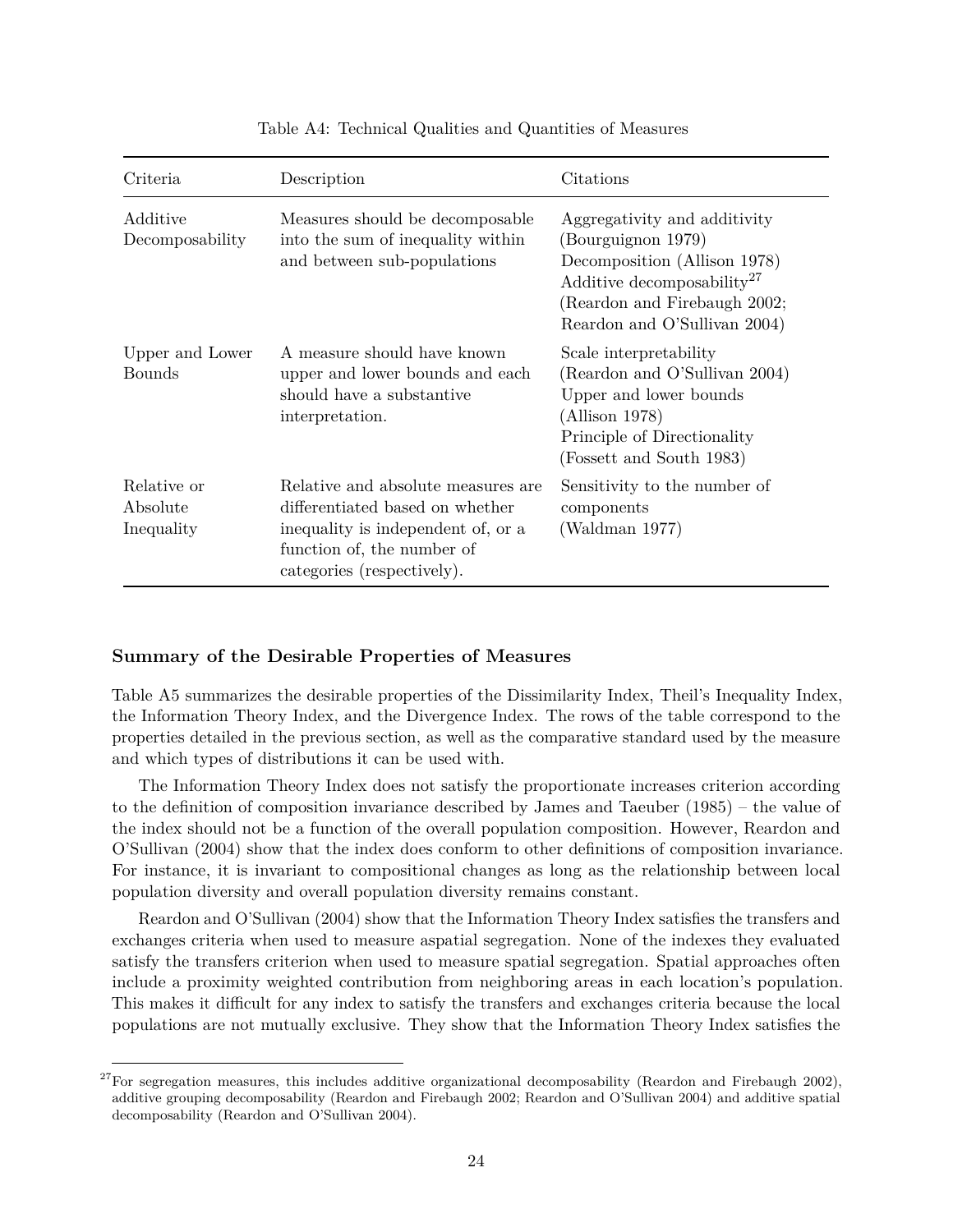<span id="page-24-0"></span>

|                                       | Dissimilarity Index                       |                                           | Information  |                           |
|---------------------------------------|-------------------------------------------|-------------------------------------------|--------------|---------------------------|
| Criteria                              |                                           | Theil Index                               | Theory Index | Divergence Index          |
| Individual<br>Cases                   | $\checkmark$                              | $\checkmark$                              | $\checkmark$ | ✓                         |
| Population<br>Size                    | ✓                                         | ✓                                         | ✓            |                           |
| Aggregations<br>of Cases              |                                           | $\checkmark$                              |              |                           |
| Proportionate<br>Increases            | $X^{28}$                                  | $\checkmark$                              | X            |                           |
| Additive<br>Increases                 | ✓                                         | ✓                                         | ✓            |                           |
| Transfers and<br>Exchanges            | $X^{29}$                                  | ✓                                         | $\sqrt{30}$  | $30\,$                    |
| Additive<br>Decomposability           | X                                         | ✓                                         | ✓            | ✓                         |
| Upper and<br>Lower<br><b>Bounds</b>   | $\sqrt{31}$                               | $\checkmark$                              | ✓            | ✓                         |
| Relative or<br>Absolute<br>Inequality | Relative                                  | Either                                    | Absolute     | Either                    |
| Comparative<br>Standard               | Evenness<br>(mean of the<br>distribution) | Evenness<br>(mean of the<br>distribution) | Randomness   | Any                       |
| Distribution<br><b>Types</b>          | Discrete with<br>nominal categories       | Continuous                                | Discrete     | Discrete or<br>continuous |

<span id="page-24-1"></span> $^{28}$ It is debatable whether or not the Dissimilarity Index satisfies the proportionate increases criterion. Cortese et al. (1976) found that it is sensitive to the minority group proportion, while others found no such association (James and Taeuber 1985; Lieberson and Carter 1982; Taeuber and Taeuber 1965). Reardon and colleagues (Reardon and Firebaugh 2002; Reardon and O'Sullivan 2004) find that it is only composition invariant when calculated for two groups.

<span id="page-24-2"></span> $^{29}$ The Dissimilarity Index satisfies a weak form of the transfers and exchanges criteria (Reardon and Firebaugh 2002; Reardon and O'Sullivan 2004).

<span id="page-24-3"></span><sup>&</sup>lt;sup>30</sup>The transfers and exchanges criterion generally only applies when components are mutually exclusive, as described in the text.

<span id="page-24-4"></span> $31$ The the Dissimilarity Index is bounded between 0 and 1, but the expected value of the index is greater than 0 (Cortese et al. 1976).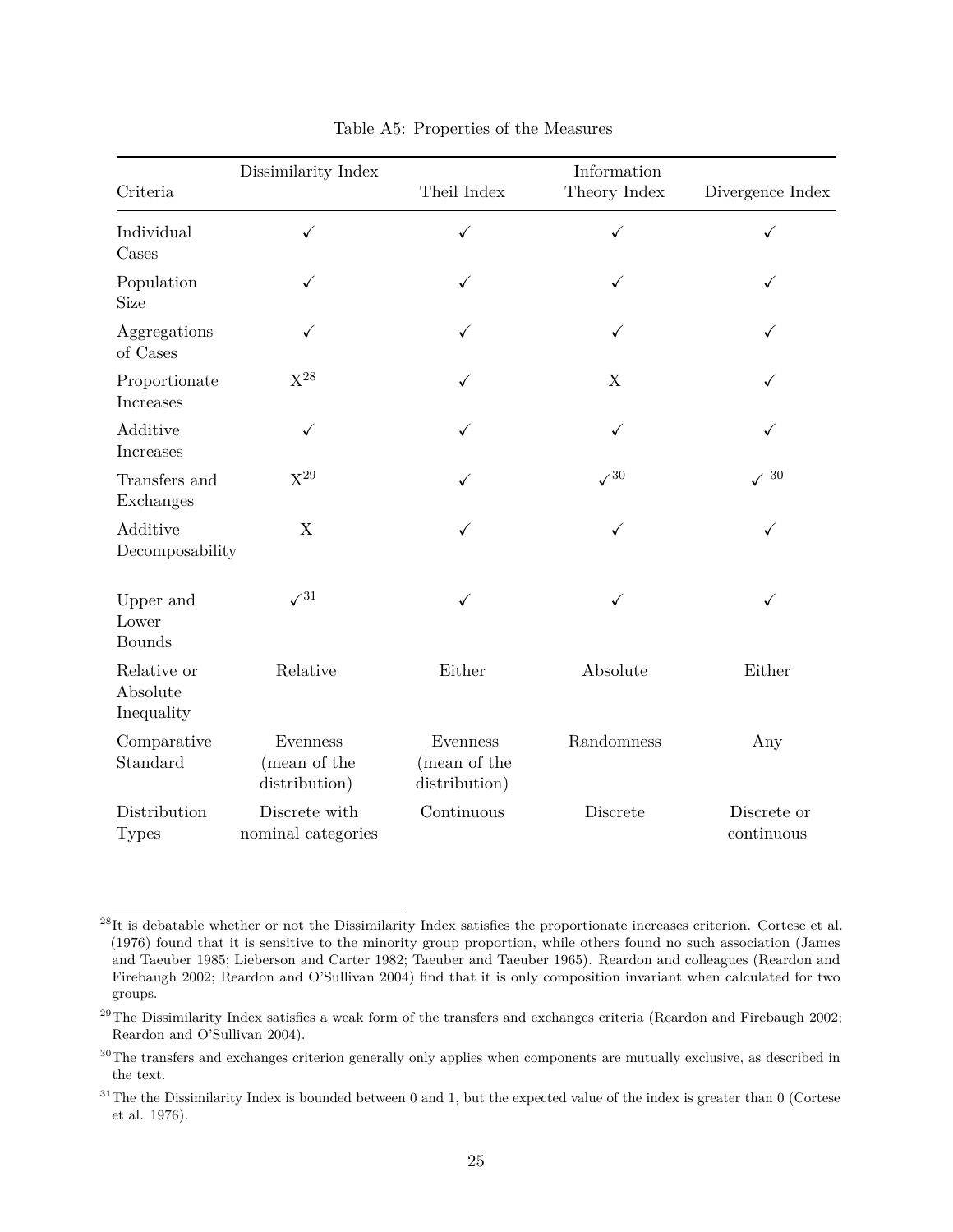|           | Dissimilarity Index                                                                                                                                                                                                                                                                                                                                                            |                                                                                                                                                                 | Information                                                                                          |                                                                                                                                                                                                                 |
|-----------|--------------------------------------------------------------------------------------------------------------------------------------------------------------------------------------------------------------------------------------------------------------------------------------------------------------------------------------------------------------------------------|-----------------------------------------------------------------------------------------------------------------------------------------------------------------|------------------------------------------------------------------------------------------------------|-----------------------------------------------------------------------------------------------------------------------------------------------------------------------------------------------------------------|
| Criteria  |                                                                                                                                                                                                                                                                                                                                                                                | Theil Index                                                                                                                                                     | Theory Index                                                                                         | Divergence Index                                                                                                                                                                                                |
| Citations | Bourguignon 1979;<br>Cortese et al.<br>1976; Coulter 1989;<br>Duncan and<br>Duncan 1955; Falk<br>et al. 1978; Fossett<br>and South 1983;<br>Jahn et al. 1947;<br>James and<br>Taeuber 1985;<br>Lieberson and<br>Carter 1982;<br>Massey and<br>Denton 1988;<br>Morgan 1975;<br>Reardon and<br>Firebaugh 2002;<br>Reardon and<br>O'Sullivan 2004;<br>Sakoda 1981;<br>Taeuber and | Allison 1978;<br>Bourguignon<br>$1979;$ Cowell<br>1980b; Cowell,<br>Flachaire, and<br>Bandyopadhyay<br>2013; Shorrocks<br>1980, 1984, 2012;<br>Theil 1967, 1972 | Reardon and<br>Firebaugh 2002;<br>Reardon and<br>O'Sullivan 2004;<br>Theil 1967, 1972;<br>White 1986 | Bavaud 2009;<br>Cover and<br>Thomas 2006;<br>Cowell 1980b;<br>Cowell et al.<br>2013; Magdalou<br>and Nock 2011;<br>Mori et al. 2005;<br>Shorrocks 1980,<br>1984, 2012; Theil<br>1967; Walsh and<br>O'Kelly 1979 |
|           | Taeuber 1965;<br>Theil 1972;<br>Winship 1978                                                                                                                                                                                                                                                                                                                                   |                                                                                                                                                                 |                                                                                                      |                                                                                                                                                                                                                 |

exchanges criterion under certain general conditions (see Reardon and O'Sullivan 2004).

The entropy-based measures (Theil Index, Information Theory Index, and Divergence Index) can be defined using logarithms to any base. The selected base defines the units of the index (Shannon 1948; Theil 1972). Log base  $2 \text{ (log}_2)$  is typically used in information theory, which gives results in units of binary bits of information. It is common for inequality measures to use the natural logarithm (ln), which has the mathematical constant (*e*) as its base.

Using a fixed log base, such as base 2 (log<sub>2</sub>) or  $e$  (ln), entropy is an absolute measure. Results are a function of the number of groups in the population (Waldman 1977). Given a uniform distribution of groups (indicating maximum diversity), entropy is an increasing function of the number of groups. At first blush, this may seem undesirable, but it has the benefit of maintaining entropy's aggregation equivalence and independence. This means that inequality calculated for a population of two groups is the same as if there were three groups in same population, but no individuals associated with the third type.

For discrete distributions, it may be preferable to use the number of groups as the base. The result is equivalent to dividing by the maximum entropy (log *M*), given by the number of groups  $(M)$ . With the number of groups as the log base  $(\log_M)$ , results are scaled to have the same maximum entropy no matter how many groups are in the population. This transforms entropy from an absolute to a relative measure of inequality. It allows for easier comparison across results with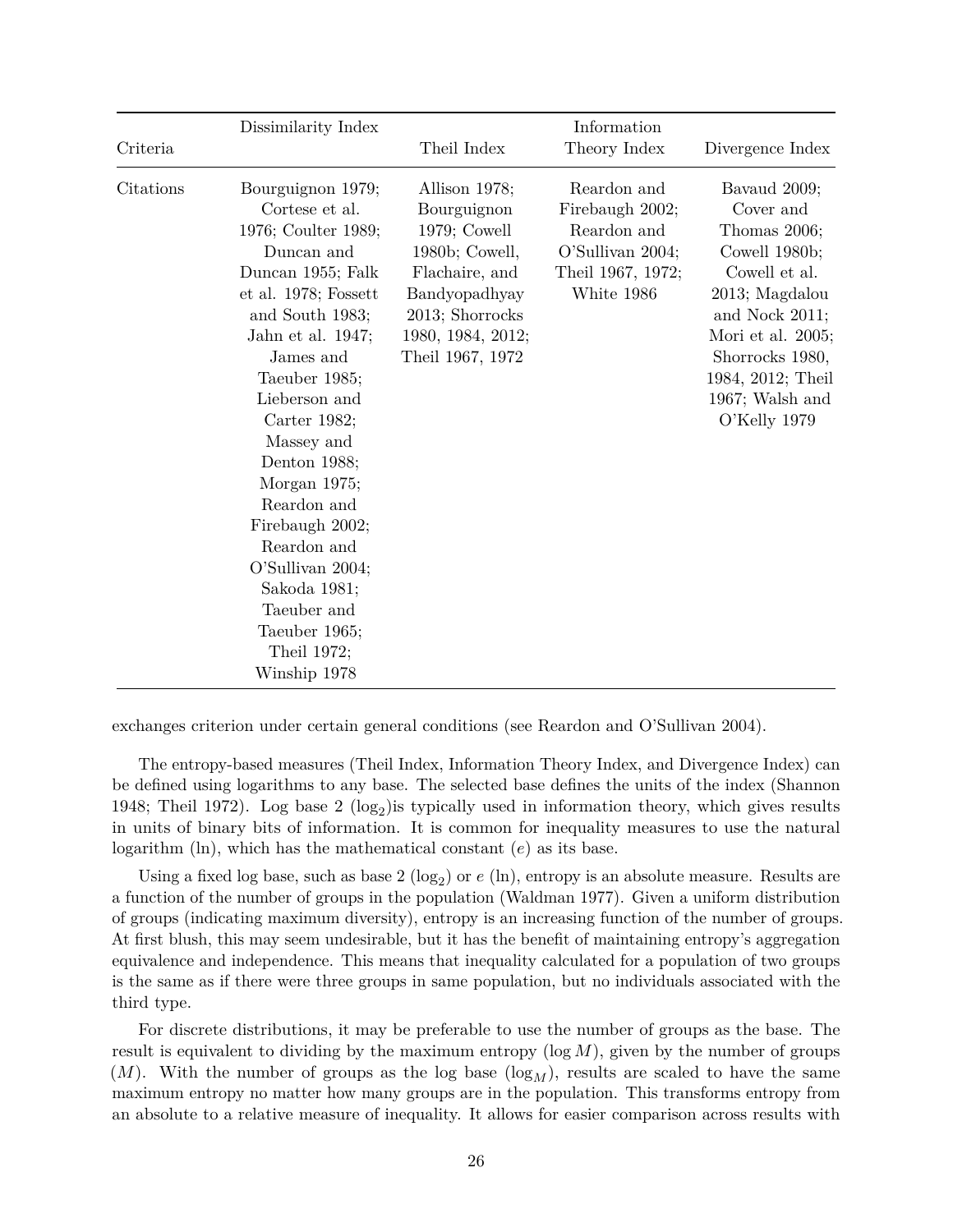different numbers of groups, but comes at the cost of one of the desirable properties of entropy – aggregation equivalence and independence.

For example, using  $log_2$  to measure white-black-Hispanic residential segregation in a city with no Hispanic residents gives the same results whether all three races are included in the measure or only the two with population. This is not the case using  $\log_M$ , because results are scaled according to the number of groups included in the index. Which of these options is preferable depends on the analytic aim of the research, but it is important to be aware of this trade-off.<sup>[32](#page-26-0)</sup>

## **Appendix B**

### **Entropy Decomposition**

Entropy-based measures are additively decomposable, which is a particularly desirable property (Theil 1972).<sup>[33](#page-26-1)</sup> It is simple to aggregate (and disaggregate) the entropy for multiple groups and to decompose total entropy into the entropy occurring within- and between-groups. The entropy for each component (*i*) is the sum of the entropy across groups within that component (*m*):

$$
E_i = \sum_{m=1}^{M} \pi_{im} \log \frac{1}{\pi_{im}}
$$

The entropy for all components is the mean of the individual entropies, weighted by the relative size of each component:

$$
\bar{E}_i = \sum_{i=1}^N \frac{\tau_i}{T} E_i
$$

Theil (1972) showed that total entropy can be calculated for any subdivision of the population and written as the sum of a between-subdivision entropy and the average within-subdivision entropies. For example, if the groups are aggregated into supergroups  $(S_g)$ , where  $\Pi_{ig} = \sum_{m \in S_g} \pi_{im}$  is the proportion in each supergroup  $\overline{g}$  within component  $(i)$ . The entropy within supergroup *g* for component *i* is:

$$
E_{ig} = \sum_{m \in S_g} \frac{\pi_{im}}{\Pi_{ig}} \log \frac{\Pi_{ig}}{\pi_{im}}
$$

And the between-supergroup entropy is:

$$
E_{i0} = \sum_{g=1}^{G} \frac{\Pi_{ig}}{\pi_{i.}} \log \frac{\pi_{i.}}{\Pi_{ig}}
$$

<span id="page-26-0"></span><sup>&</sup>lt;sup>32</sup>This choice does not affect results of the information theory index, because the log appears both in the numerator and denominator of the equation.

<span id="page-26-1"></span><sup>&</sup>lt;sup>33</sup>The additivity of entropy comes from one of the properties of logarithms:  $log(\pi_1 \cdot \pi_2) = log(\pi_1) + log(\pi_2)$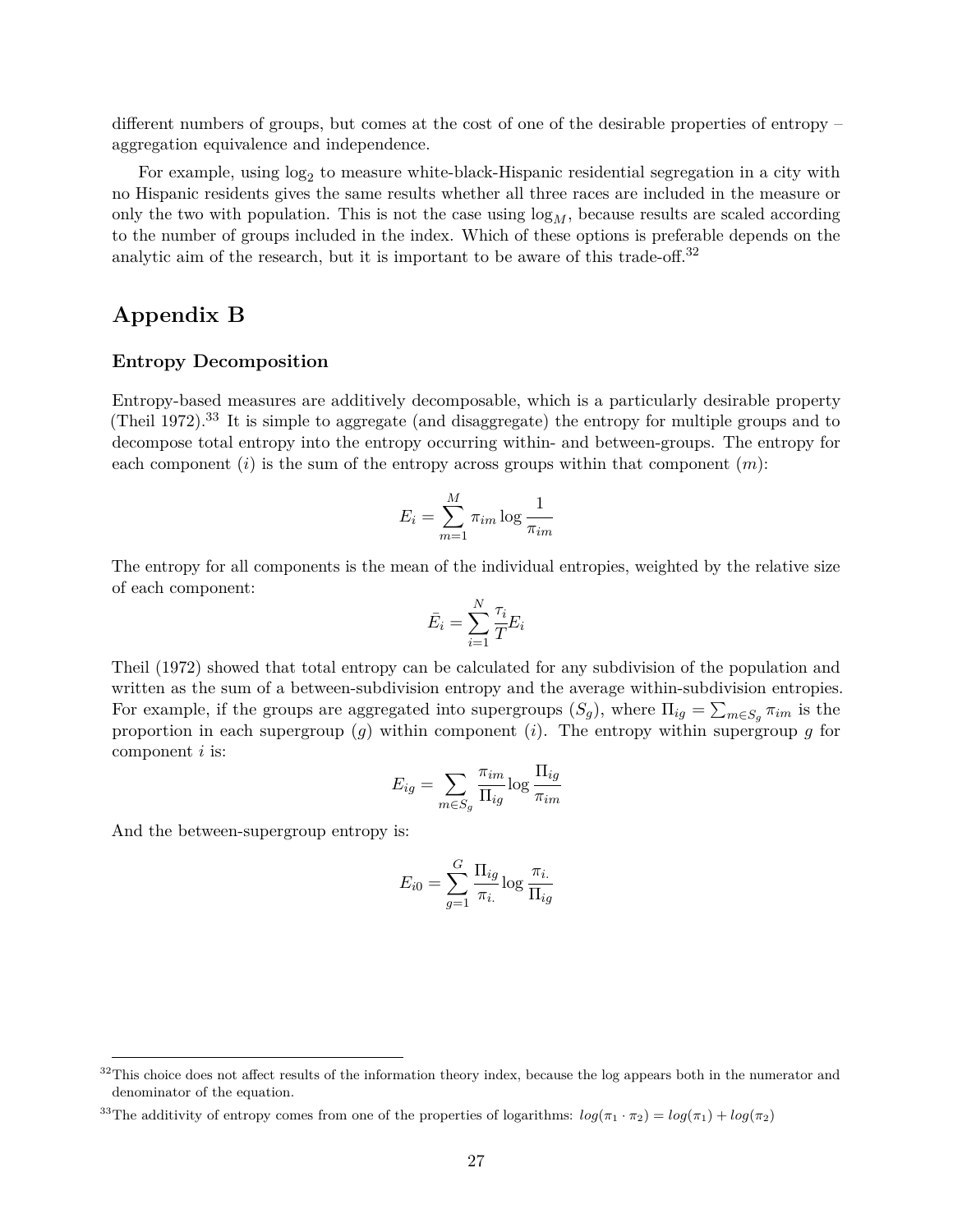The total entropy for component *i* can then be written as the between-supergroup entropy  $(E_{i0})$ plus the average within-supergroup entropy  $(E_{iq})$ :

$$
E_i = E_{i0} + \sum_{g=1}^{G} \frac{\Pi_{ig}}{\pi_i} E_{ig}
$$

## **Appendix C**

#### **Comparing the Theil Index and Divergence Index**

Theil's inequality index  $(I)$  and the Divergence Index  $(D)$  both measure inequality relative to a defined standard. The Theil Index measures the difference between the observed shares of income across individuals or groups and a theoretical uniform distribution – one in which everyone's income is equal to the mean.

There is a straightforward equivalency between *I* and *D* for continuous distributions, such as income.<sup>[34](#page-27-0)</sup> Theil's index can be written like the Divergence Index, where  $P_i$  is *i*'s share of total aggregate income, *τx<sup>i</sup>*  $\frac{d}{dx}$ , and  $Q_i$  is the theoretical uniform share *τ*  $\frac{\cdot}{T}$  :

$$
D(P \parallel Q) = \sum_{m=1}^{M} P_m \log \frac{P_m}{Q_m}
$$

$$
I = \sum_{i=1}^{N} P_i \log \frac{P_i}{Q_i}
$$

$$
= \sum_{i=1}^{N} \frac{\tau_i x_i}{T \bar{x}} \log \frac{\frac{\tau_i x_i}{T \bar{x}}}{\frac{\tau_i}{T}}
$$

$$
= \frac{1}{T} \sum_{i=1}^{N} \frac{\tau_i x_i}{\bar{x}} \log \frac{x_i}{\bar{x}}
$$

If  $\tau_i = 1$  and  $T = N$ , then we get:

$$
I = \frac{1}{N} \sum_{i=1}^{N} \frac{x_i}{\bar{x}} \log \frac{x_i}{\bar{x}}
$$

We can see that *I* is a specific case of *D* applied to measuring income inequality, using uniform shares of income as the comparative standard.

<span id="page-27-0"></span><sup>&</sup>lt;sup>34</sup>Moreover, the equivalency applies to any distribution for which a mean can be calculated, such as a discrete simplification of a continuous distribution.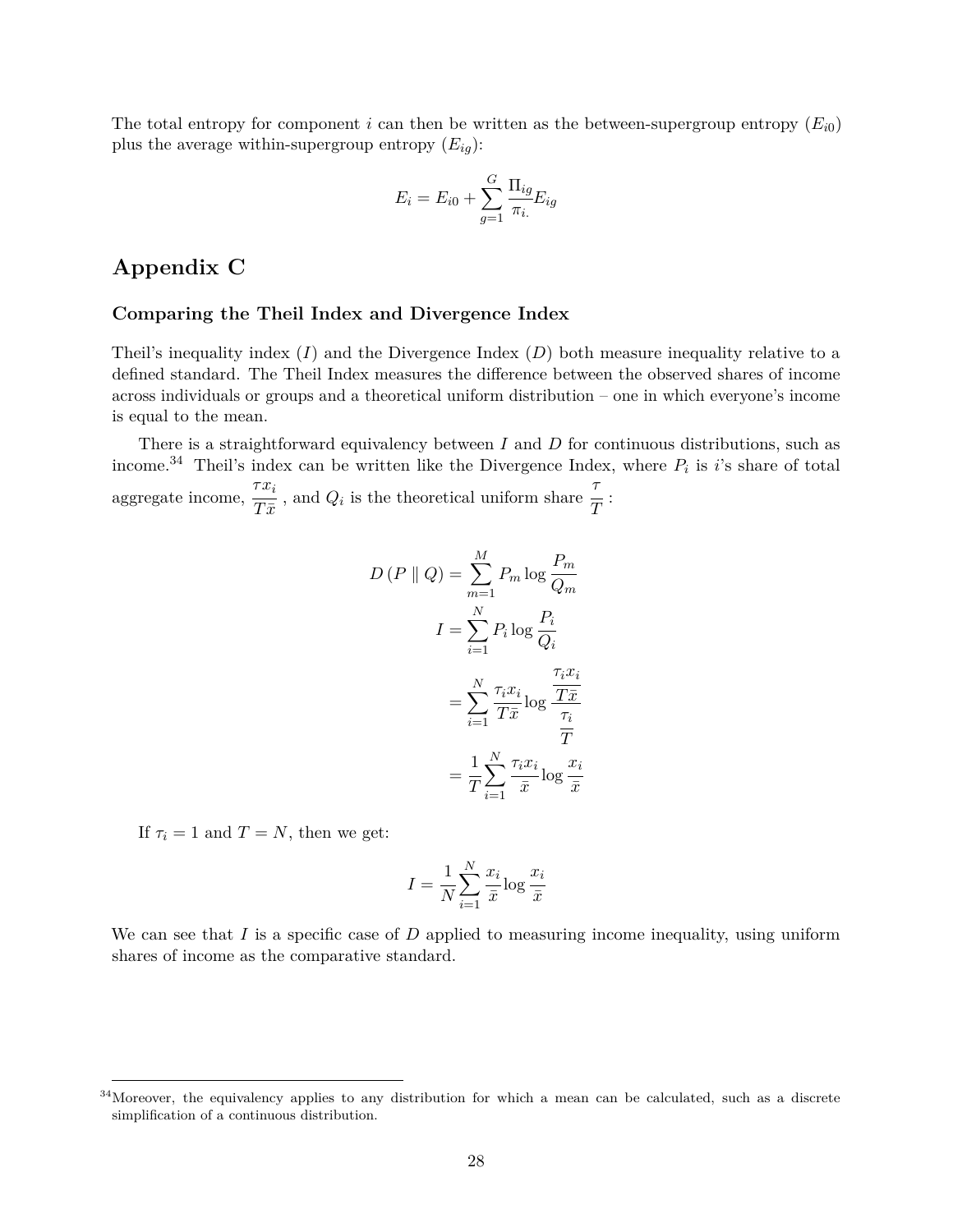# **Appendix D**

## **Population Composition in the Detroit Metro Area**

|                         | Detroit | Metro Area |
|-------------------------|---------|------------|
| <b>Total Population</b> | 713,777 | 4,296,250  |
| White                   | 7.8%    | 67.9%      |
| Black                   | 82.2%   | 22.6%      |
| Hispanic                | $6.8\%$ | 3.9%       |
| Asian                   | $1.0\%$ | $3.3\%$    |
| American Indian         | $0.3\%$ | $0.3\%$    |
| Pacific Islander        | $0.0\%$ | $0.0\%$    |
| Other Race              | 0.1%    | 0.1%       |
| Multiple Races          | 1.7%    | 1.9%       |

Table D1: Population by Race and Ethnicity in Detroit and the Metro Area

Table D2: White and Black Population in the Detroit Metro Area

|            | Proportion<br>White | Proportion<br><b>Black</b> |
|------------|---------------------|----------------------------|
| Metro Area | 0.75                | 0.25                       |
| Detroit    | 0.09                | 0.91                       |
| Suburbs    | 0.88                | 0.12                       |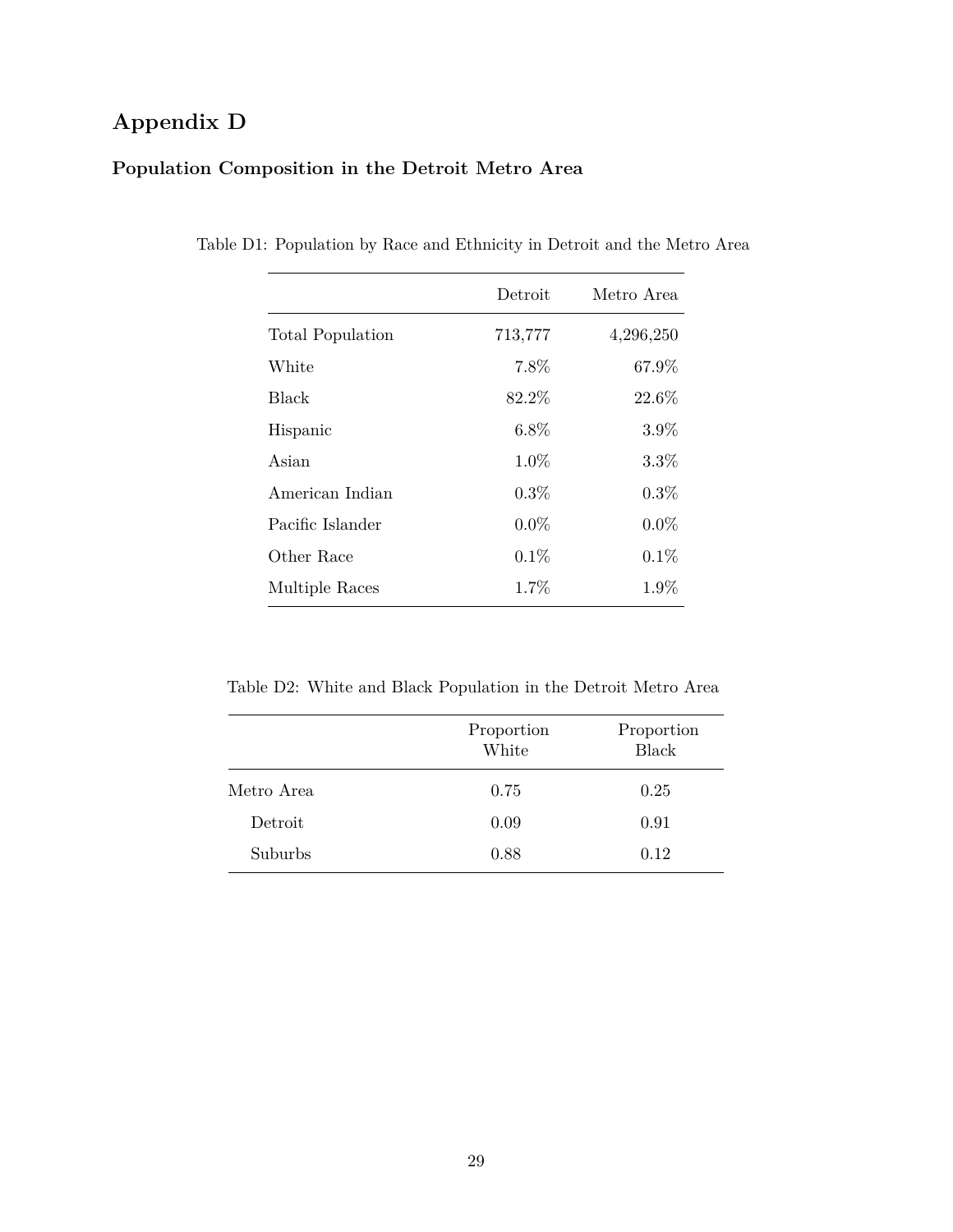## **Appendix E**



<span id="page-29-0"></span>Figure E1: Correlation between Results for Census Tracts within the 100 Largest U.S. Cities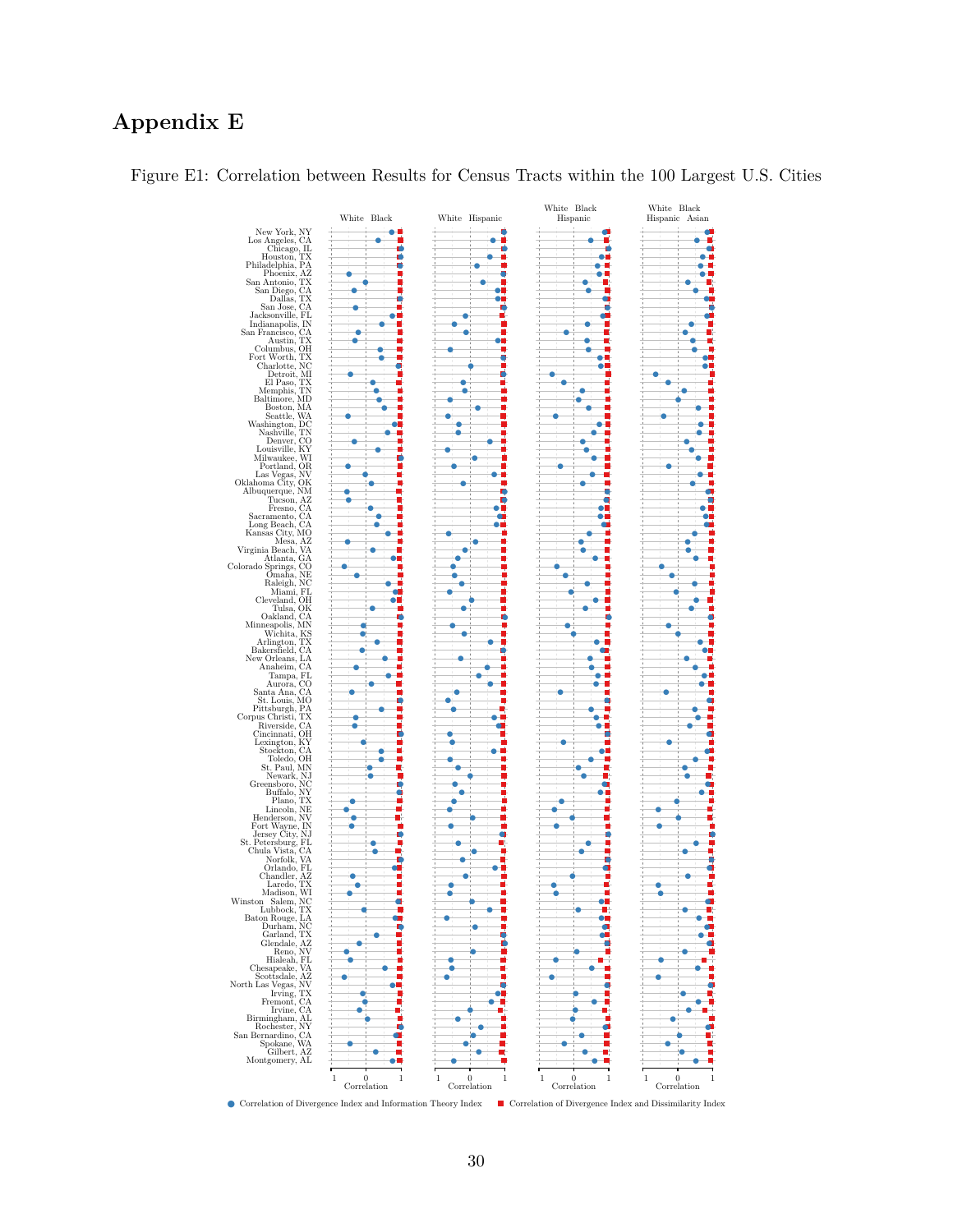## **References**

- Abascal, Maria and Delia Baldassarri. 2015. "Love Thy Neighbor? Ethnoracial Diversity and Trust Reexamined." *American Journal of Sociology* 121(3):722–82.
- Akaike, Hirotugu. 1974. "A New Look at the Statistical Model Identification." *IEEE Transactions on Automatic Control* 19(6):716–23.
- Allison, Paul D. 1978. "Measures of Inequality." *American Sociological Review* 43(6):865–80.
- Bavaud, François. 2009. "Information Theory, Relative Entropy and Statistics." Pp. 54–78 in *Formal theories of information*. Berlin, Heidelberg: Springer Berlin Heidelberg.
- Bischoff, Kendra. 2008. "School District Fragmentation and Racial Residential Segregation How Do Boundaries Matter?" *Urban Affairs Review* 44(2):182–217.
- Bloome, D. 2014. "Racial Inequality Trends and the Intergenerational Persistence of Income and Family Structure." *American Sociological Review* 79(6):1196–1225.
- Bourguignon, Francois. 1979. "Decomposable Income Inequality Measures." *Econometrica* 47(4):901– 20.
- Breen, Richard and Inkwan Chung. 2015. "Income Inequality and Education." *Sociological Science* 2:454–77.
- Breen, Richard and Leire Salazar. 2011. "Educational Assortative Mating and Earnings Inequality in the United States." *The American Journal of Sociology* 117(3):808–43.
- Burkhauser, Richard V. and Jeff Larrimore. 2014. "Median Income and Income Inequality: From 2000 and Beyond." Pp. 1–35 in *Diversity and disparities: America enters a new century*. Russell Sage Foundation.
- Coleman, James S., T. Hoffer, and S. Kilgore. 1982. "Achievement and Segregation in Secondary-Schools - a Further Look at Public and Private School Differences." *Sociology of Education* 55(2-3):162–82.
- Cortese, Charles F., R. Frank Falk, and Jack K. Cohen. 1976. "Further Considerations on the Methodological Analysis of Segregation Indices." *American Sociological Review* 41(4):630–37.
- Coulter, Philip B. 1989. *Measuring Inequality: A Methodological Handbook*. Boulder : Westview Press.
- Cover, T. M. and Joy A. Thomas. 2006. *Elements of Information Theory*. Hoboken, N.J.: Wiley-Interscience.
- Cowell, Frank A. 1980a. "Generalized Entropy and the Measurement of Distributional Change." *European Economic Review* 13(1):147–59.
- Cowell, Frank A. 1980b. "On the Structure of Additive Inequality Measures." *Review of Economic Studies* 47(3):521–31.
- Cowell, Frank A. and K. Kuga. 1981. "Additivity and the Entropy Concept: An Axiomatic Approach to Inequality Measurement." *Journal of Economic Theory* 25(1):131–43.
- Cowell, Frank A., Emmanuel Flachaire, and Sanghamitra Bandyopadhyay. 2013. "Reference distributions and inequality measurement." *Journal of Economic Inequality* 11(4):421–37.
- Dalton, Hugh. 1920. "The Measurement of the Inequality of Incomes." *The Economic Journal* 30(119):348–61.
- Duncan, Otis Dudley and Beverly Duncan. 1955. "A Methodological Analysis of Segregation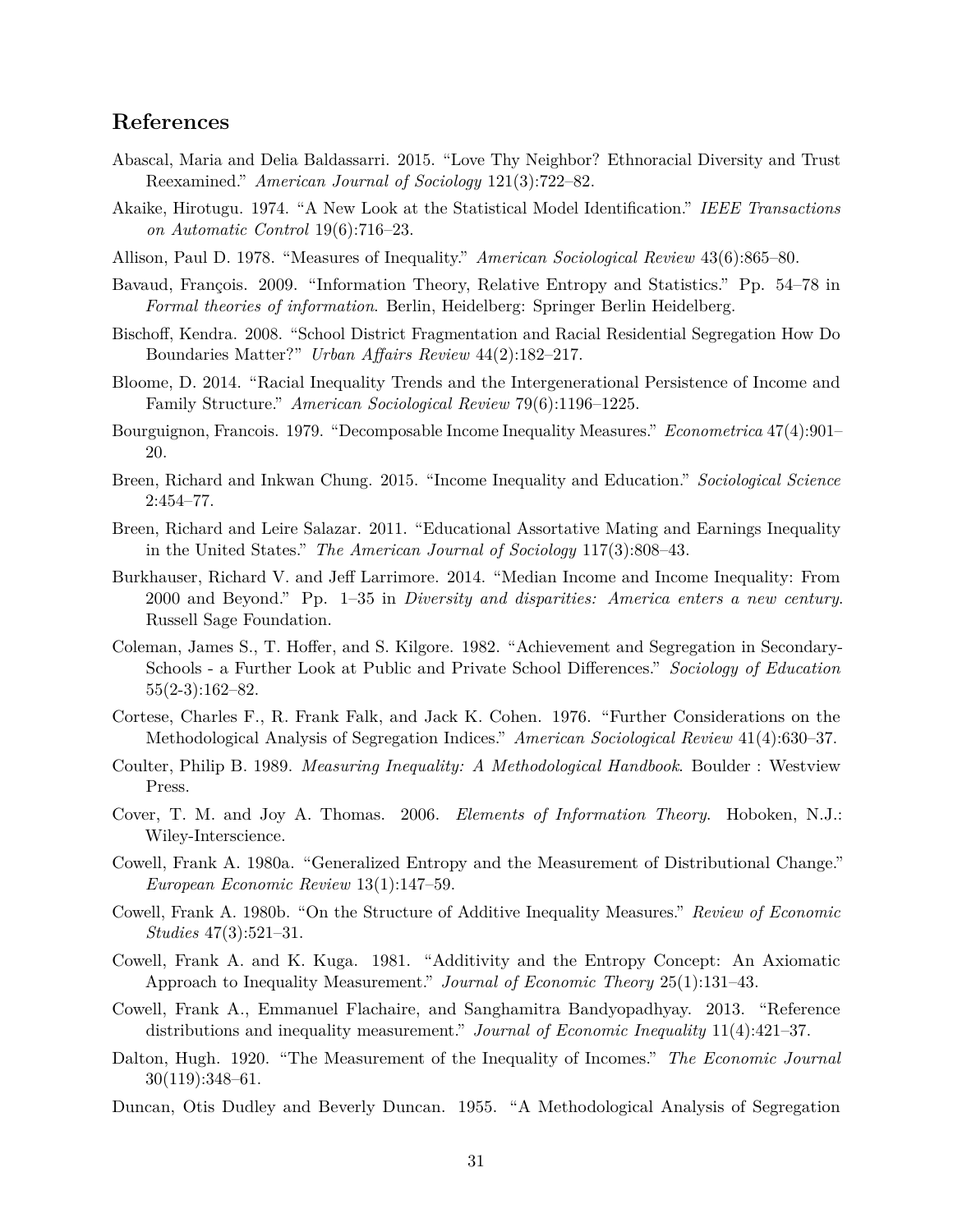Indexes." *American Sociological Review* 20(2):210–17.

- Falk, R. Frank, Charles F. Cortese, and Jack K. Cohen. 1978. "Utilizing standardized indices of residential segregation: comment on Winship." *Social Forces* 57:713.
- Farrell, Chad R. 2008. "Bifurcation, Fragmentation or Integration? The Racial and Geographical Structure of US Metropolitan Segregation, 1990–2000." *Urban Studies* 45(3):467–99.
- Fischer, Claude S., Gretchen Stockmayer, Jon Stiles, and Michael Hout. 2004. "Distinguishing the Geographic Levels and Social Dimensions of U.S. Metropolitan Segregation, 1960-2000." *Demography* 41(1):37–59.
- Fischer, Mary J. 2008. "Shifting Geographies: Examining the Role of Suburbanization in Blacks' Declining Segregation." *Urban Affairs Review* 43(4):475–96.
- Fossett, Mark and Scott J. South. 1983. "The Measurement of Intergroup Income Inequality: A Conceptual Review." *Social Forces* 61(3):855–71.
- Frey, William H. 2015. *Diversity Explosion: How New Racial Demographics Are Remaking America*. Brookings Institution Press.
- Hall, Matthew, Laura M. Tach, and Barrett A. Lee. 2016. "Trajectories of Ethnoracial Diversity in American Communities, 1980–2010." *Population and Development Review* 42(2):271–97.
- Handcock, Mark S. and Martina Morris. 1998. "Relative Distribution Methods." *Sociological Methodology* 28:53–97.
- Handcock, Mark Stephen and Martina Morris. 1999. *Relative Distribution Methods in the Social Sciences*. New York : Springer.
- Hao, Lingxin and Daniel Q. Naiman. 2010. *Assessing Inequality*. Los Angeles : SAGE.
- Iceland, John and R. Wilkes. 2006. "Does Socioeconomic Status Matter? Race, Class, and Residential Segregation." *Social Problems* 53(2):248–73.
- Jahn, Julius A., Calvin F. Schmid, and Clarence C. Schrag. 1947. "The Measurement of Ecological Segregation." *American Sociological Review* 12(3):293–303.
- James, David R. and Karl E. Taeuber. 1985. "Measures of Segregation." *Sociological Methodology* 15:1–32.
- Kullback, Solomon. 1987. "Letters to the Editor." *The American Statistician* 41:338–41.
- Lee, Barrett A., Sean F. Reardon, Glenn Firebaugh, Chad R. Farrell, Stephen A. Matthews, and David O'Sullivan. 2008. "Beyond the Census Tract: Patterns and Determinants of Racial Segregation at Multiple Geographic Scales." *American Sociological Review* 73(5):766–91.
- Liao, Tim Futing. 2002. *Statistical Group Comparison*. New York: Wiley-Interscience.
- Lichter, D. T., D. Parisi, and M. C. Taquino. 2015. "Toward a New Macro-Segregation? Decomposing Segregation within and between Metropolitan Cities and Suburbs." *American Sociological Review* 80(4):843–73.
- Lichter, Daniel T., Domenico Parisi, and Michael C. Taquino. 2012. "The Geography of Exclusion: Race, Segregation, and Concentrated Poverty." *Social Problems* 59(3):364–88.
- Lieberson, Stanley and Donna K. Carter. 1982. "Temporal Changes and Urban Differences in Residential Segregation: A Reconsideration." *American Journal of Sociology* 88(2):296–310.
- Magdalou, Brice and Richard Nock. 2011. "Income Distributions and Decomposable Divergence Measures." *Journal of Economic Theory* 146(6):2440–54.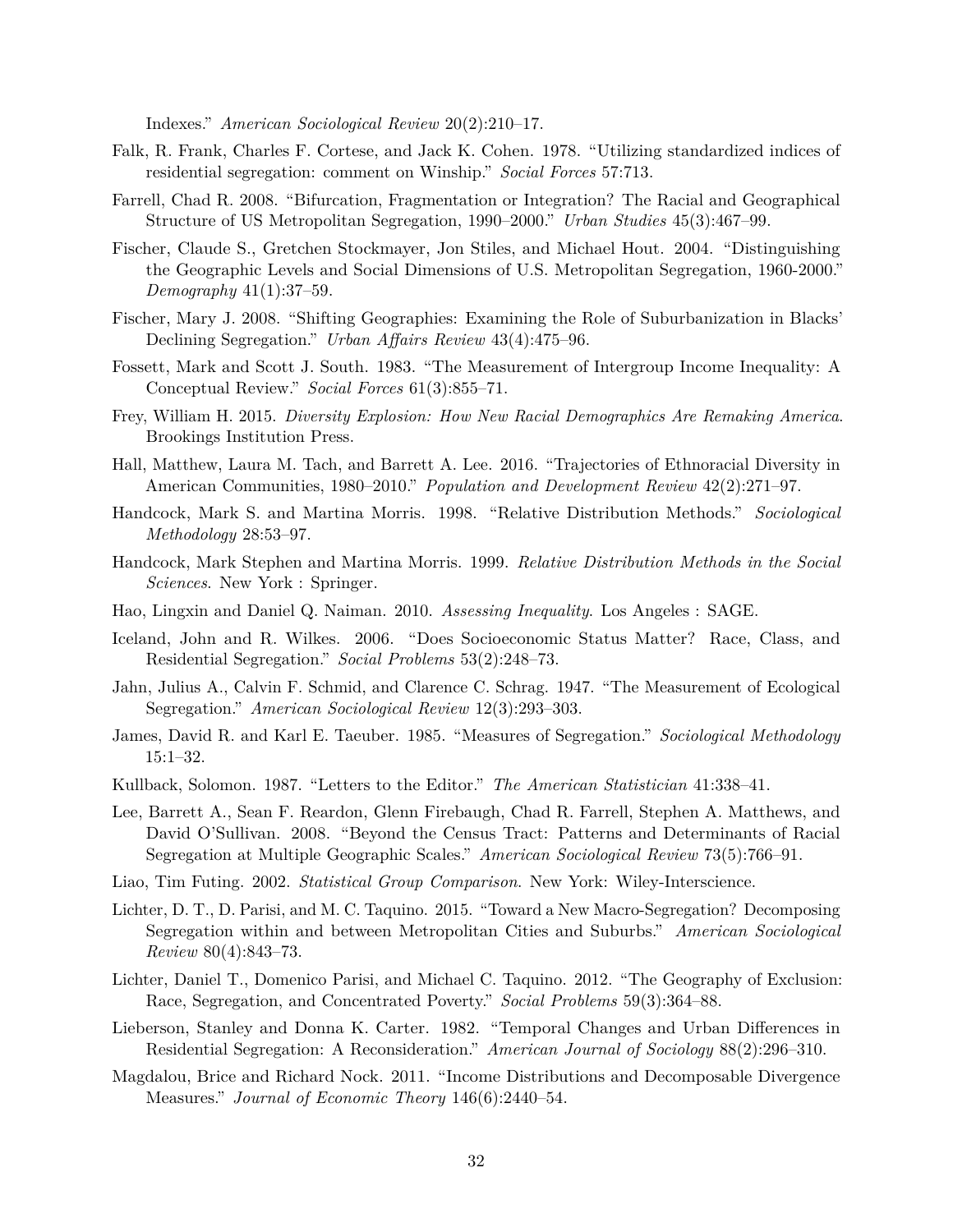- Massey, Douglas S. and Nancy A. Denton. 1988. "The Dimensions of Residential Segregation." *Social Forces* 67(2):281–315.
- Morgan, B. S. 1975. "The Segregation of Socioeconomic Groups in Urban Areas: A Comparative Analysis." *Urban Studies* 12:47–60.
- Morgan, Barrie S. and John Norbury. 1981. "Some Further Observations on the Index of Residential Differentiation." *Demography* 18(2):251–56.
- Mori, T., K. Nishikimi, and T. E. Smith. 2005. "A Divergence Statistic for Industrial Localization." *The Review of Economics and Statistics* 87(4):635–51.
- Page, Scott E. 2007. *The Difference: How the Power of Diversity Creates Better Groups, Firms, Schools, and Societies*. Princeton: Princeton University Press.
- Page, Scott E. 2011. *Diversity and Complexity*. Princeton University Press.
- Parisi, Domenico, Daniel T. Lichter, and Michael C. Taquino. 2011. "Multi-Scale Residential Segregation: Black Exceptionalism and America's Changing Color Line." *Social Forces* 89(3):829– 52.
- Pigou, A. C. 1912. *Wealth and Welfare*. London: Macmillan.
- R Core Team. 2014. *R: A Language and Environment for Statistical Computing*. Vienna, Austria: R Foundation for Statistical Computing.
- Reardon, Sean F. and Glenn Firebaugh. 2002. "Measures of Multigroup Segregation." *Sociological Methodology* 32:33–67.
- Reardon, Sean F. and David O'Sullivan. 2004. "Measures of Spatial Segregation." *Sociological Methodology* 34(1):121–62.
- Reardon, Sean F., Chad R. Farrell, Stephen A. Matthews, David O'Sullivan, Kendra Bischoff, and Glenn Firebaugh. 2009. "Race and Space in the 1990s: Changes in the Geographic Scale of Racial Residential Segregation, 1990–2000." *Social Science Research* 38(1):55–70.
- Reardon, Sean F., Stephen A. Matthews, David O'Sullivan, Barrett A. Lee, Glenn Firebaugh, Chad R. Farrell, and Kendra Bischoff. 2008. "The Geographic Scale of Metropolitan Racial Segregation." *Demography* 45(3):489–514.
- Roberto, Elizabeth. 2015. "The Boundaries of Spatial Inequality: Three Essays on the Measurement and Analysis of Residential Segregation." PhD thesis, Yale University.
- Sakoda, James M. 1981. "A Generalized Index of Dissimilarity." *Demography* 18(2):245–50.
- Sasson, Isaac. 2016. "Trends in Life Expectancy and Lifespan Variation by Educational Attainment: United States, 1990–2010." *Demography* 53(2):269–93.
- Schwartz, Joseph E. and Christopher Winship. 1980. "The Welfare Approach to Measuring Inequality." *Sociological Methodology* 11:1–36.
- Sen, Amartya. 1973. *On Economic Inequality*. Oxford: Clarendon Press.
- Shannon, C. E. 1948. "A Mathematical Theory of Communication." *Bell System Technical Journal* 27(3):379–423.
- Shorrocks, A. F. 1980. "The Class of Additively Decomposable Inequality Measures." *Econometrica* 48(3):613–25.
- Shorrocks, Anthony F. 1984. "Inequality Decomposition by Population Subgroups." *Econometrica* 52(6):1369–85.